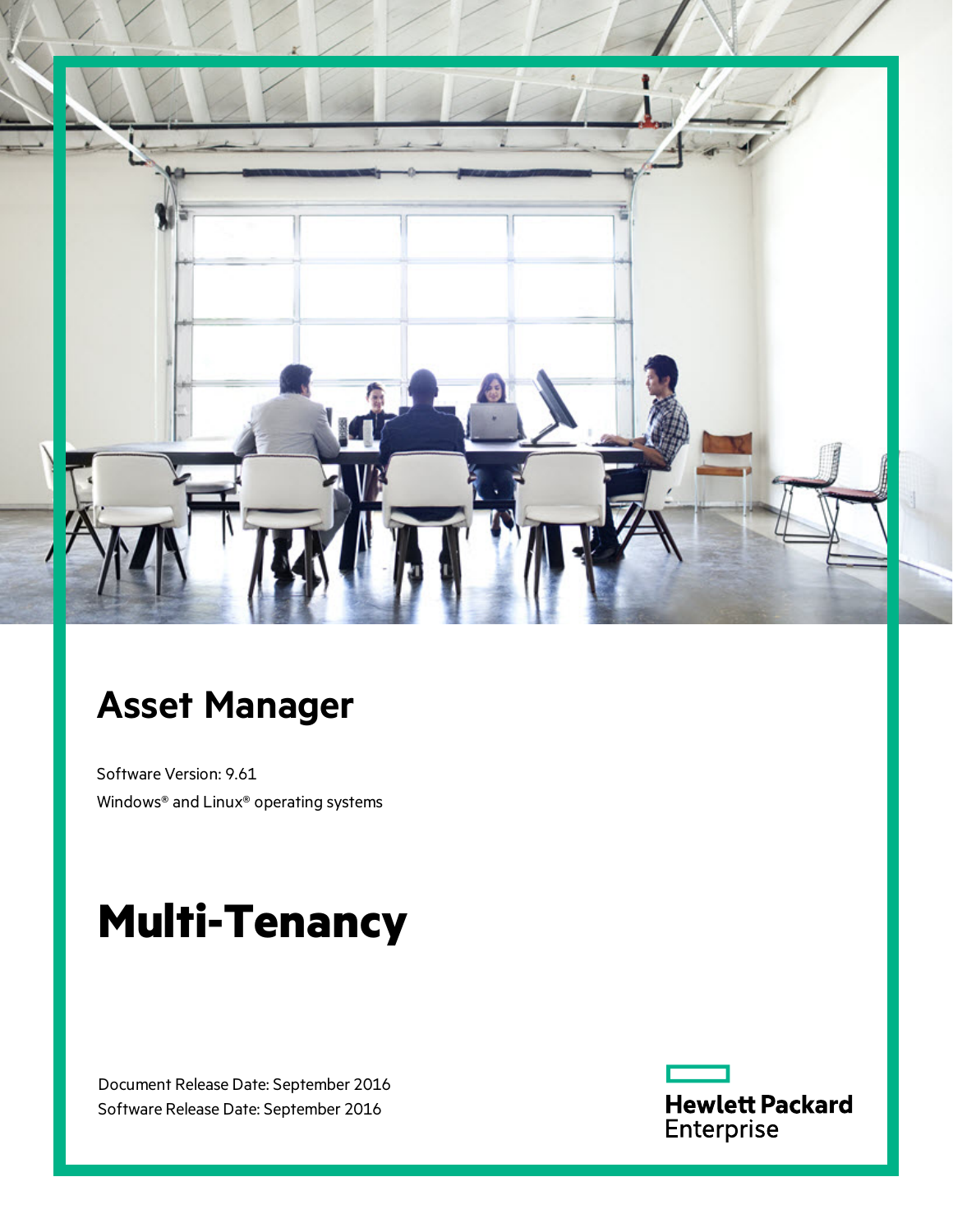#### Legal Notices

#### **Warranty**

The only warranties for Hewlett Packard Enterprise products and services are set forth in the express warranty statements accompanying such products and services. Nothing herein should be construed as constituting an additional warranty. Hewlett Packard Enterprise shall not be liable for technical or editorial errors or omissions contained herein. The information contained herein is subject to change without notice.

#### Restricted Rights Legend

Confidential computer software. Valid license from Hewlett Packard Enterprise required for possession, use or copying. Consistent with FAR 12.211 and 12.212, Commercial Computer Software, Computer Software Documentation, and Technical Data for Commercial Items are licensed to the U.S. Government under vendor's standard commercial license.

#### Copyright Notice

© 1994 - 2016 Hewlett Packard Enterprise Development LP

#### Trademark Notices

Adobe™ is a trademark of Adobe Systems Incorporated.

Microsoft® and Windows® are U.S. registered trademarks of Microsoft Corporation.

UNIX® is a registered trademark of The Open Group.

This product includes an interface of the 'zlib' general purpose compression library, which is Copyright © 1995-2002 Jean-loup Gailly and Mark Adler.

#### Documentation Updates

The title page of this document contains the following identifying information:

- Software Version number, which indicates the software version.
- Document Release Date, which changes each time the document is updated.
- Software Release Date, which indicates the release date of this version of the software.

To check for recent updates or to verify that you are using the most recent edition of a document, go to: <https://softwaresupport.hpe.com/>.

This site requires that you register for an HPE Passport and to sign in. To register for an HPE Passport ID, click **Register** on the HPE Software Support site or click **Create an Account** on the HPE Passport login page.

You will also receive updated or new editions if you subscribe to the appropriate product support service. Contact your HPE sales representative for details.

#### **Support**

Visit the HPE Software Support site at: [https://softwaresupport.hpe.com.](https://softwaresupport.hpe.com/)

This website provides contact information and details about the products, services, and support that HPE Software offers.

HPE Software online support provides customer self-solve capabilities. It provides a fast and efficient way to access interactive technical support tools needed to manage your business. As a valued support customer, you can benefit by using the support website to:

- Search for knowledge documents of interest
- Submit and track support cases and enhancement requests
- Download software patches
- Manage support contracts Look up HPE support contacts
- 
- Review information about available services Enter into discussions with other software customers
- Research and register for software training
- 

Most of the support areas require that you register as an HPE Passport user and to sign in. Many also require a support contract. To register for an HPE Passport ID, click **Register** on the HPE Support site or click **Create an Account** on the HPE Passport login page.

To find more information about access levels, go to: <https://softwaresupport.hpe.com/web/softwaresupport/access-levels>.

**HPE Software Solutions Now** accesses the HPE Software Solution and Integration Portal website. This site enables you to explore HPE Product Solutions to meet your business needs, includes a full list of Integrations between HPE Products, as well as a listing of ITIL Processes. The URL for this website is [http://h20230.www2.hp.com/sc/solutions/index.jsp.](http://h20230.www2.hp.com/sc/solutions/index.jsp)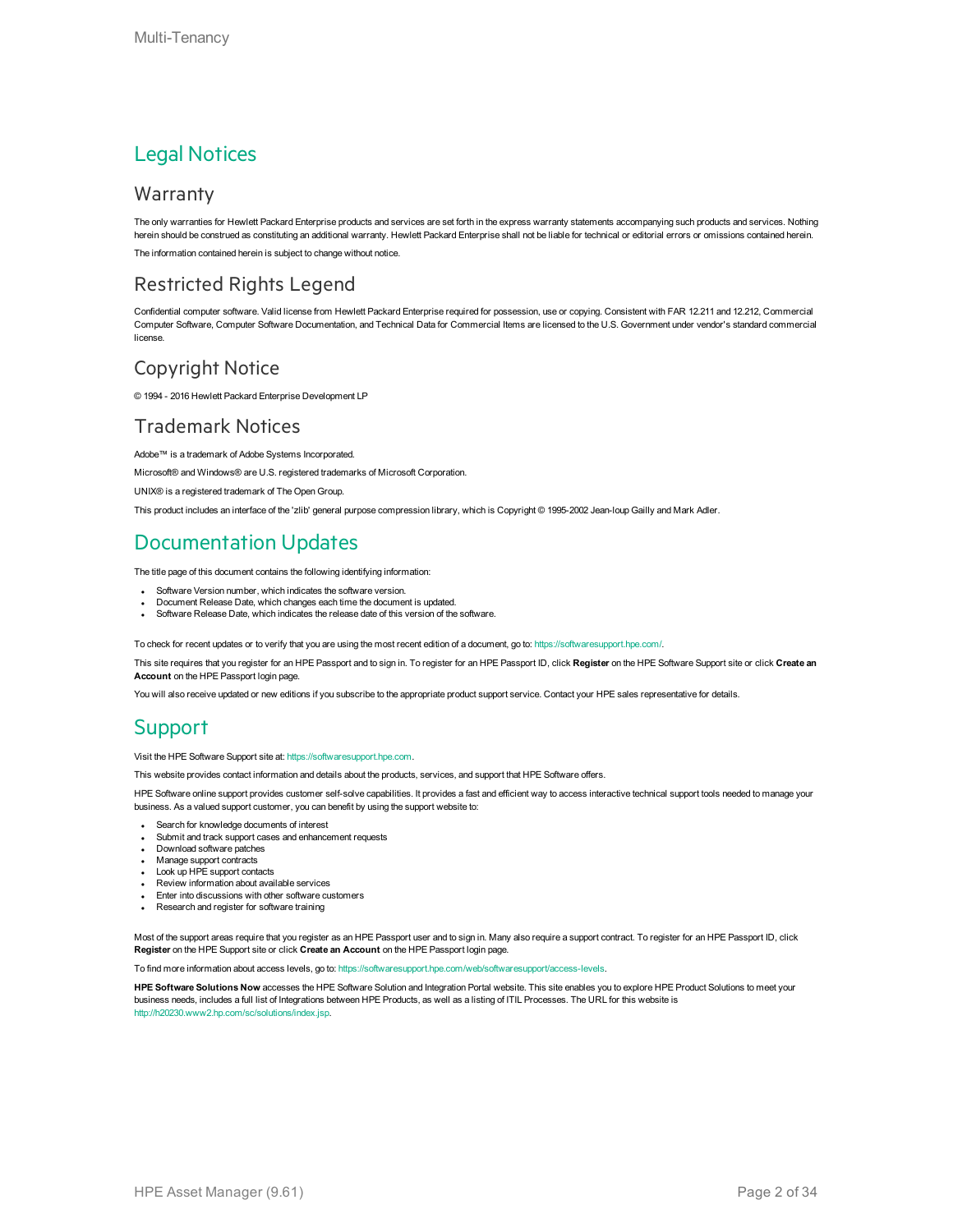# **Contents**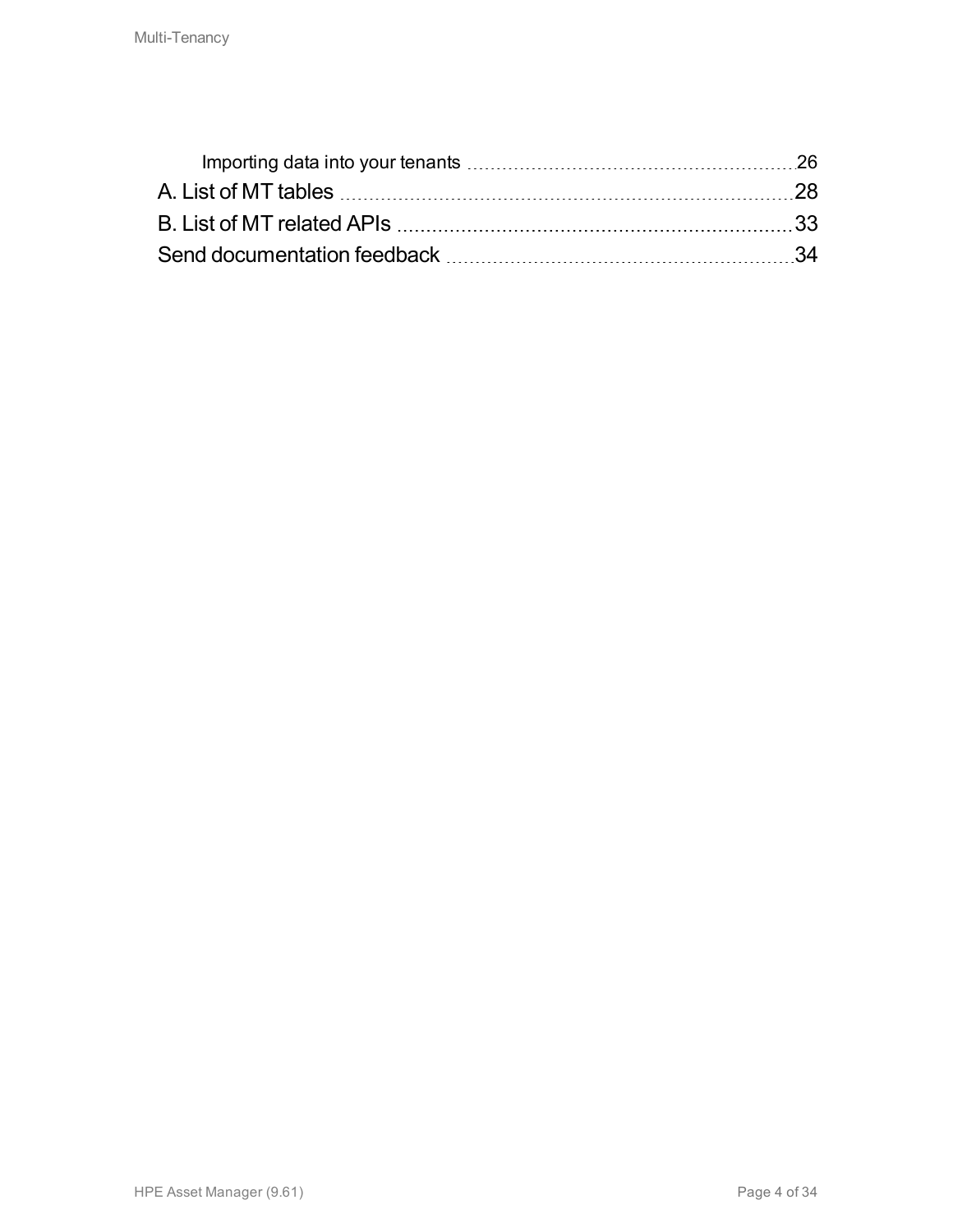# <span id="page-4-0"></span>**Introduction**

# <span id="page-4-1"></span>**Overview of this guide**

This guide describes the following about the Asset Manager multi-tenancy (MT) system:

- Overview of the Asset Manager MT system
- How the Asset Manager MT system works
- How to implement the MT system
- How to migrate data from a non-MT environment to an MT environment

# <span id="page-4-2"></span>**Who is this guide intended for?**

This guide is intended for:

- Asset Manager administrators and support staff responsible for implementing, customizing and troubleshooting the MT system
- End users who would like to understand how the MT system in Asset Manager functions

# <span id="page-4-3"></span>**Contents of this guide**

#### **Chapter ["Multi-Tenancy](#page-5-0) Overview" on page 6**

This chapter provides an overview of the Asset Manager multi-tenancy architecture.

#### **Chapter "Setting up the MT [environment](#page-8-0) " on page 9**

This chapter explains how to set up the multi-tenancy system for the first time.

#### **Chapter ["Multi-Tenancy](#page-10-0) Administration " on page 11**

This chapter explains how to perform various administrative operations, such as enabling multitenancy, managing access, etc.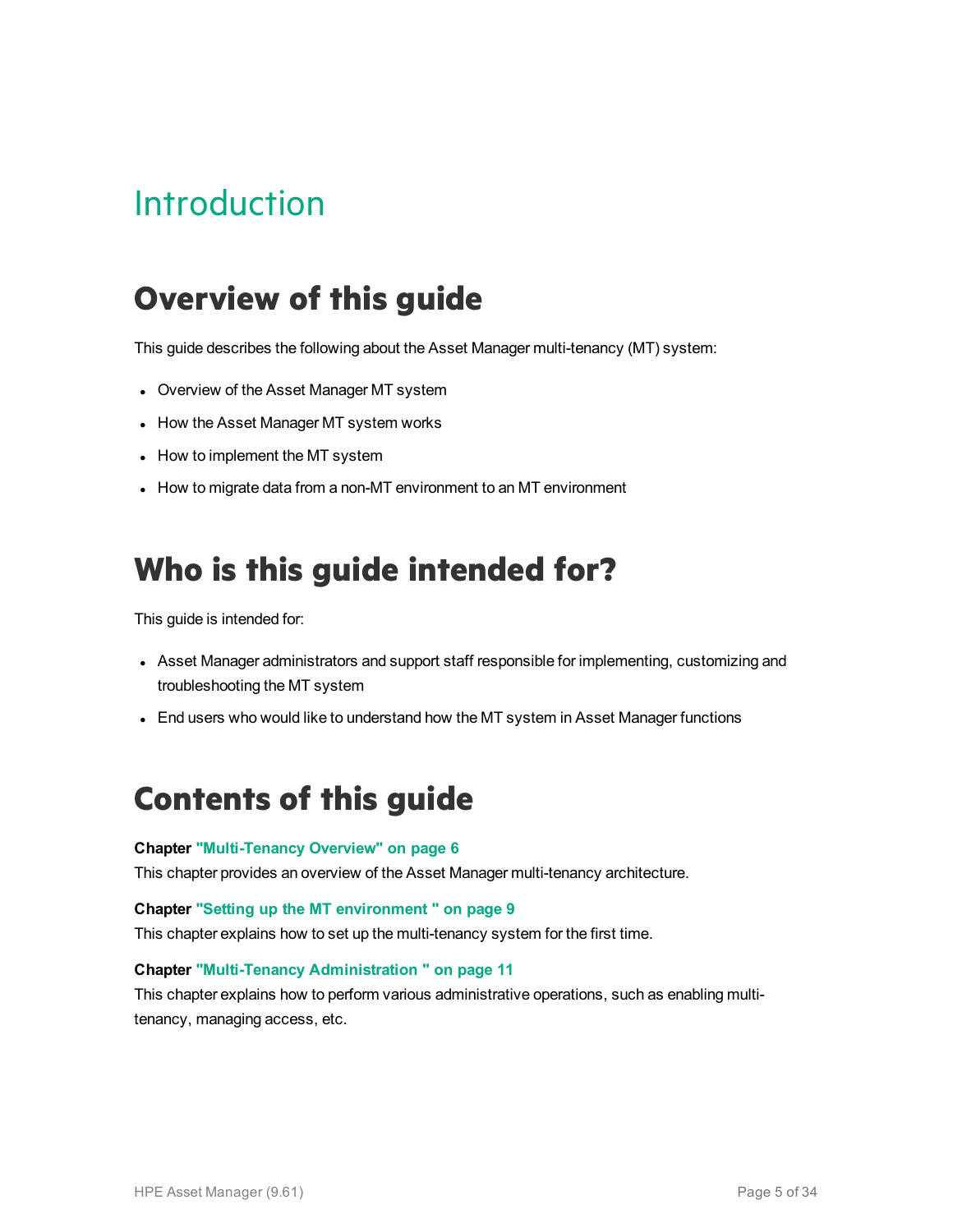# <span id="page-5-0"></span>Multi-Tenancy Overview

Asset Manager version 9.40 introduces a new architecture optimized for simpler implementation and better support of multi-tenancy functionalities. The Asset Manager multi-tenancy architecture is best suited for Managed Services Providers (MSPs) who wish to support multiple client organizations with minimum hardware, software, installation and maintenance requirements and costs. The architecture also lays the foundation for SaaS and cloud computing infrastructure that MSPs are planning to implement.

With the Asset Manager multi-tenancy architecture, MSPs are able to host, maintain and manage assets of multiple customers using a single instance of Asset Manager and the same set of tables hosted on a single copy of a physical database.

Some of the differentiating characteristics of Asset Manager multi-tenancy architecture are:

- The Asset Manager multi-tenancy feature can be enabled or disabled at the database level.
- The MT-enabled Asset Manager database can be divided into metadata non-MT tables and MT tables made up of business data, which enables the implementers/users of the Asset Manager MT system to focus on the business related MT tables.
- Normally tenant users can only view and manipulate data in their own tenant. However, a special type of user (leveraged user) can be configured to view and manipulate data in multiple tenants.
- Even in a multi-tenancy table, you can share some records among tenants by utilizing the shared data concept.
- The architecture is highly customizable and extensible -- user created tables are MT tables by default and MSPs can decide to make the same customization available for several customers or restrict the specific customization to one single customer.
- The restriction imposed by the multi-tenancy architecture can be supplemented by the existing access restrictions of Asset Manager to better control and secure access to sensitive customer data.

**Note:** Data integrity is key in a multi-tenant environment: a record belonging to a tenant can only be linked to records shared or belonging to the same tenant. Asset Manager enforces this integrity through the user interface: a user working on tenant A will not be able to link any record to records specific to tenant B.

Asset Manager has tools to check the integrity of the Asset Manager repository or to move records from one tenant to another. However, there is no active integrity checking when records are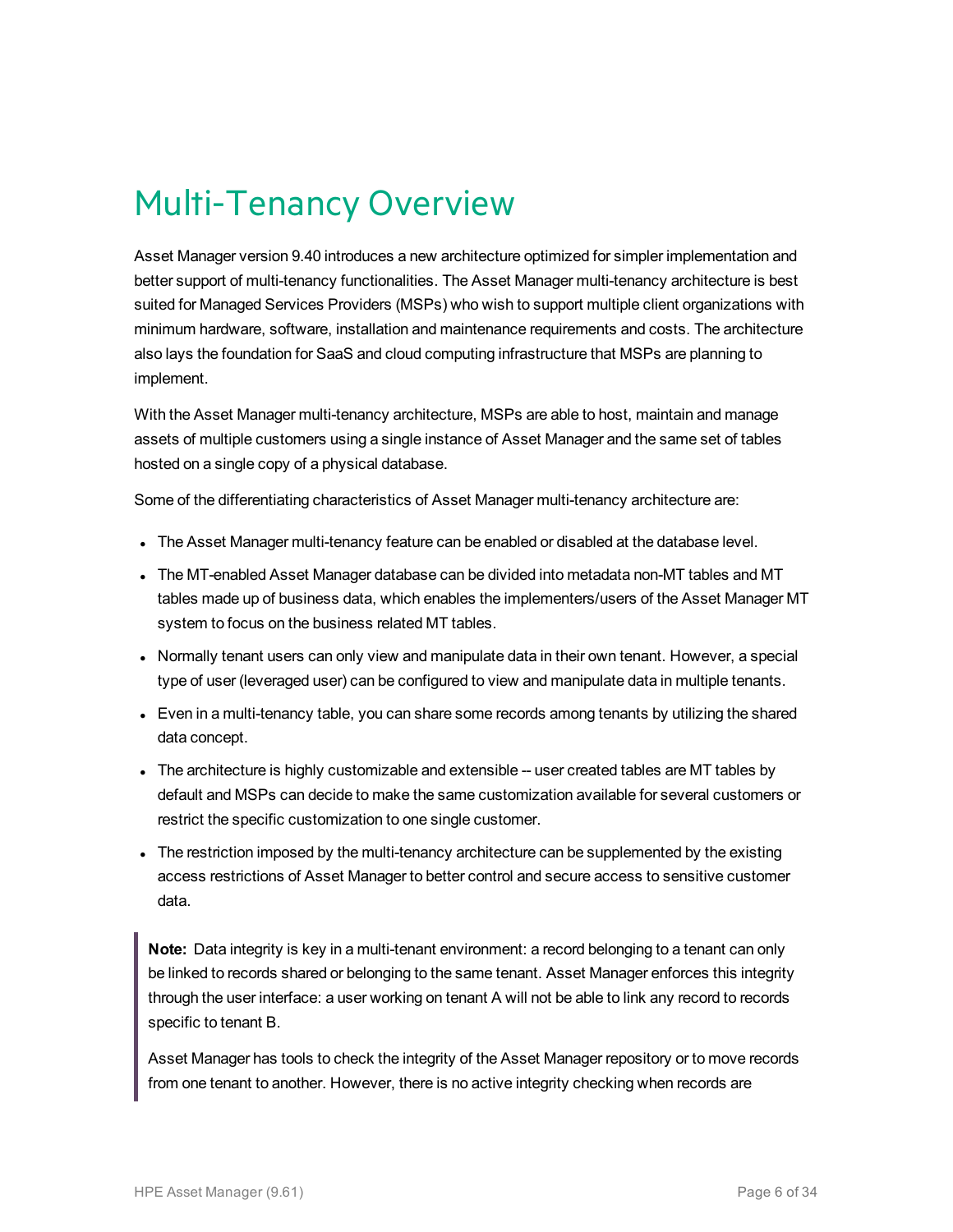created from an external source (through import, HPE Connect-It or web services) . The checks would be highly complex and have a huge impact on performance. It is the responsibility of the implementer to ensure the integrity of imported records.

# <span id="page-6-0"></span>**Summary of MT related tables**

The following tables are introduced in Asset Manager version 9.40 to support the functionalities of multi-tenancy:

- Tenant (amTenant)
- Viewable Tenants (amViewTenant)

For how to use these tables to set up your MT environment, ["Working](#page-12-0) with MT related tables" on page [13.](#page-12-0)

# <span id="page-6-1"></span>**Glossary**

<span id="page-6-2"></span>**Note:** Except the multi-tenancy concept, the following terms are specific to the Asset Manager MT architecture.

# **Multi-tenancy**

<span id="page-6-3"></span>Multi-tenancy refers to a principle in software architecture where a single instance of the software runs on a server, serving multiple client organizations (tenants).

## **Viewable tenant**

Viewable tenant is a property or privilege of a user which enables the user to view data in a specified tenant.

It defines the tenant in which the user has read access. A user can have many viewable tenants.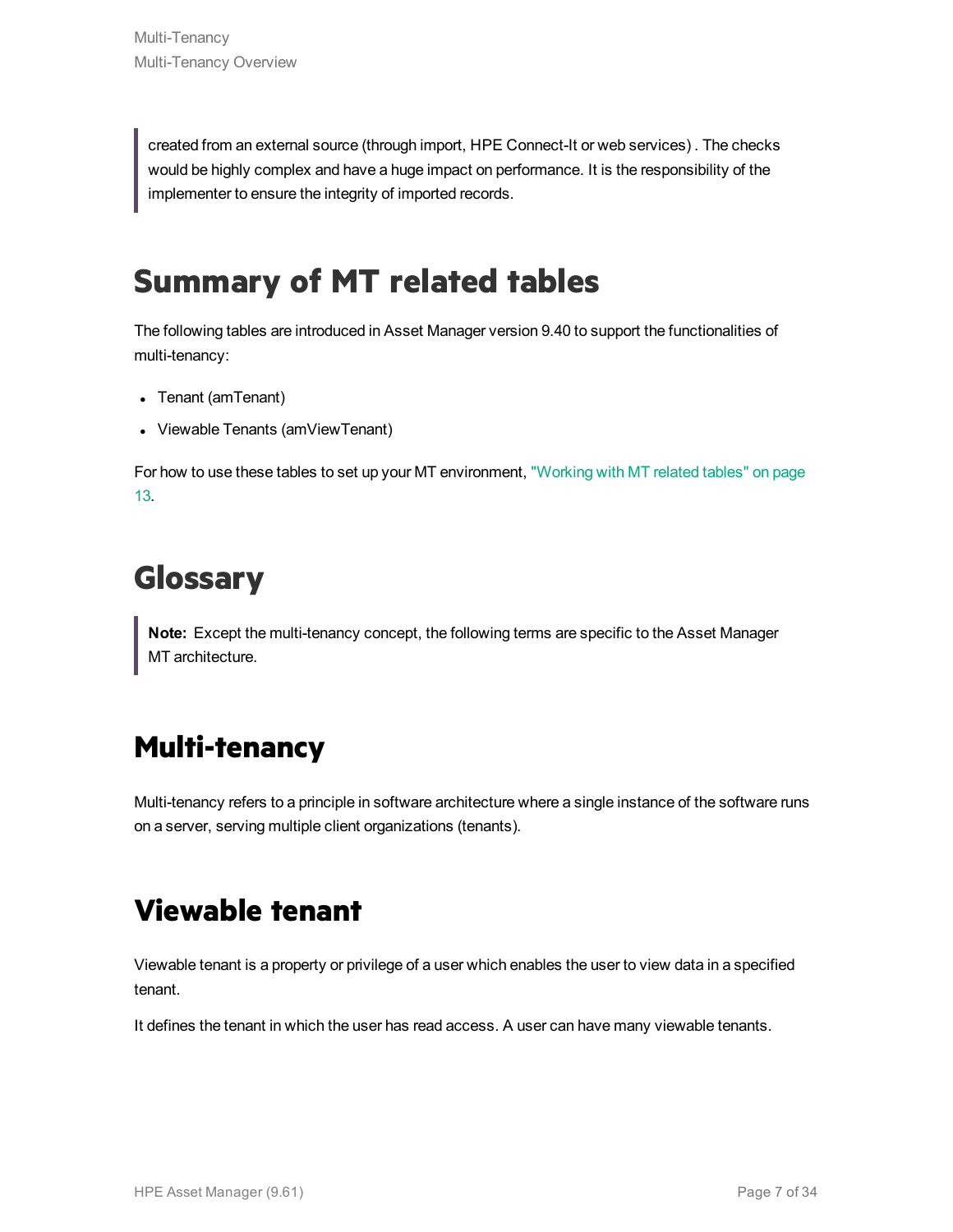## <span id="page-7-0"></span>**Primary tenant**

Primary tenant is a property or privilege of a user which enables the user to manipulate data in a specified tenant.

It defines the tenant in which the user has write access. A user can have one primary tenant at one time.

It can also be viewed as the default tenant of the user -- by default, any operation the user performs occurs in the primary tenant of the user. For example, when a user creates a record, the record is created in the primary tenant by default.

## <span id="page-7-1"></span>**Leveraged user**

Leveraged user is a special type of user who can view data of more than one tenant.

<span id="page-7-2"></span>Leveraged user can also manipulate data in multiple tenants, but can only manipulate data in one tenant at one time. The user has to switch the primary tenant to modify data in another tenant.

# **Shared data**

Shared data has two meanings in the Asset Manager MT architecture:

- It can be viewed as the data in the MT tables which is visible to users of all tenants
- <span id="page-7-3"></span>- It can also be viewed as a special tenant made up of such data

## **Leveraged data**

Leveraged data is the data in the non-MT tables. It is always visible to users of all tenants and not subject to the access restriction imposed by the Asset Manager MT architecture.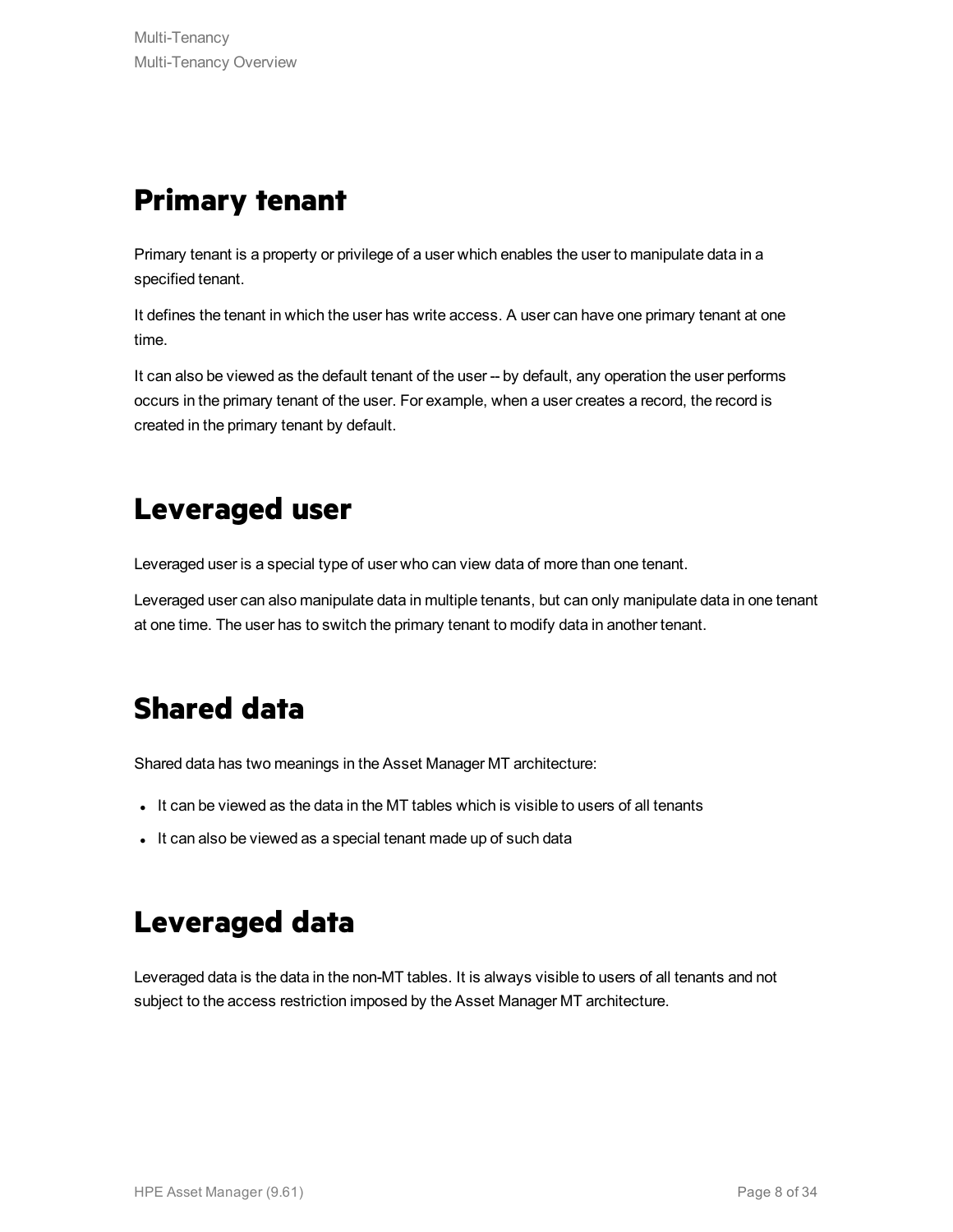# <span id="page-8-0"></span>Setting up the MT environment

## <span id="page-8-1"></span>**Prerequisite**

• Asset Manager 9.30 or above

Asset Manager offers support of MT functionalities from version 9.30 onward.

If you are using older versions of Asset Manager, you need to migrate to 9.61 following the normal migration process as detailed in the Asset Manager **Migration** guide.

**Note:** Before migrating, make sure that the tables in your production database do not have a field named **lTenantId** or a link named **Tenant**. These fields are reserved for the multi-tenancy architecture.

# <span id="page-8-2"></span>**Setting up the MT environment**

This section lists the typical steps to follow when setting up the MT environment for the first time.

#### **Figure 2.1. Setting up the MT environment**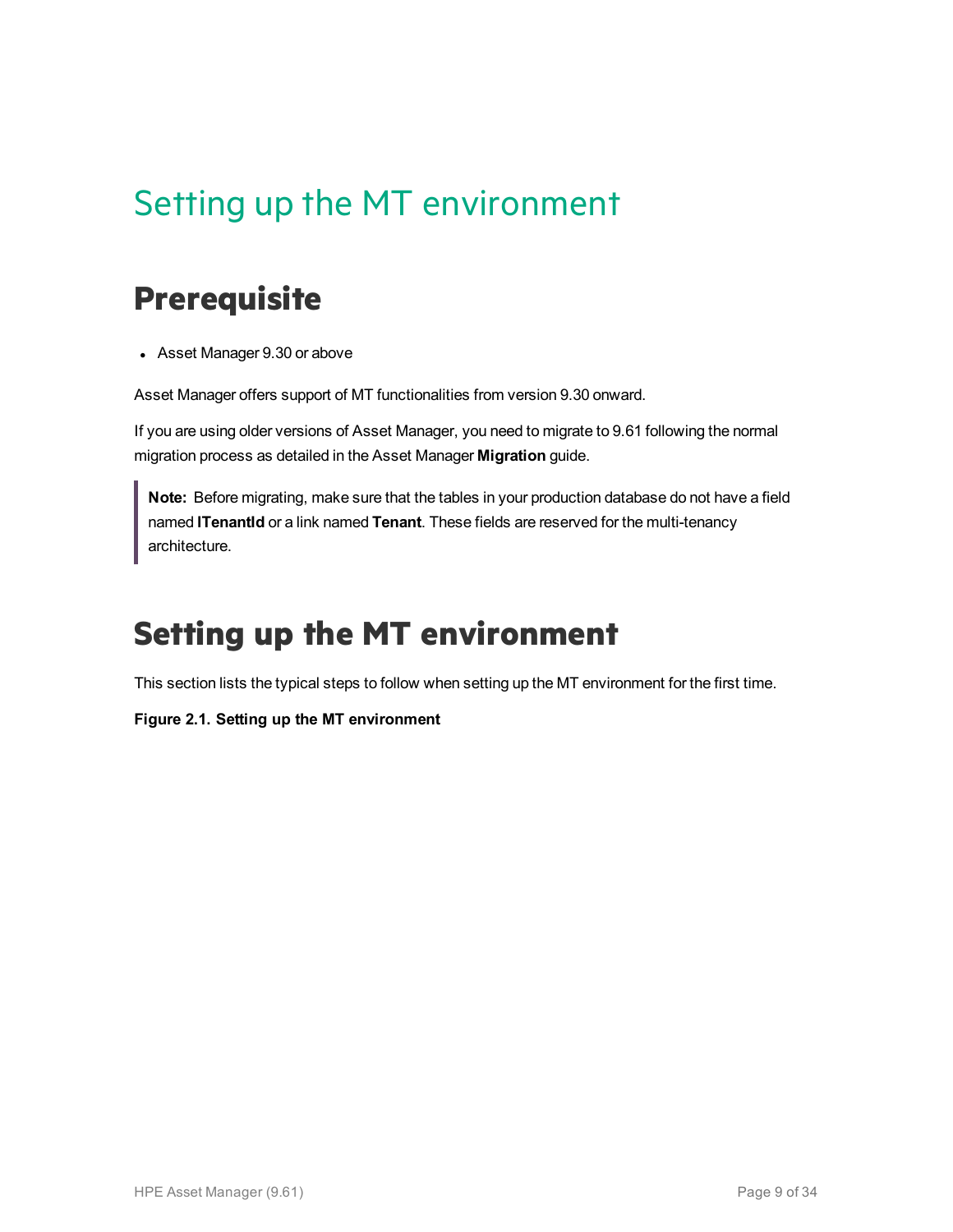

- 1. ["Enabling](#page-10-2) MT" on page 11
- 2. "Tenants [\(amTenant\)"](#page-12-1) on page 13
- 3. Populating data into tenants
	- <sup>o</sup> By default, when the database is converted to an MT database (by enabling MT), all existing data in the MT tables is shared data. You need to move data into their respective tenants.

"Moving data across [tenants"](#page-23-2) on page 24

- <sup>o</sup> You can also import outside data into various tenants ["Importing](#page-25-0) data into your tenants" on page 26
- 4. Managing access to tenants

"How access to tenant data is [controlled"](#page-21-0) on page 22 In particular,

- <sup>o</sup> "Viewable tenants [\(amViewTenant\)"](#page-13-0) on page 14
- <sup>o</sup> "Primary tenant [\(PrimaryTenant\)"](#page-16-0) on page 17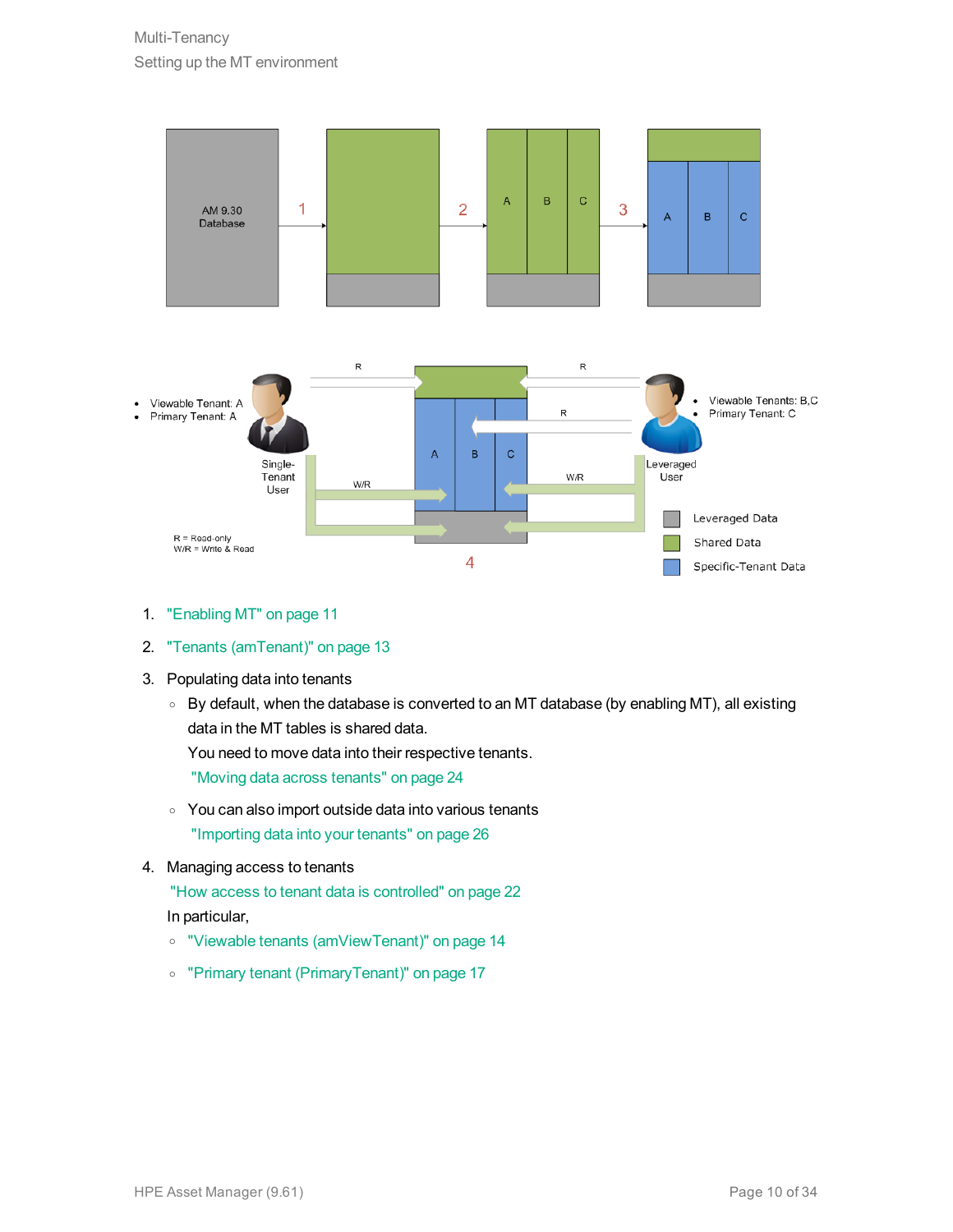# <span id="page-10-0"></span>Multi-Tenancy Administration

## <span id="page-10-2"></span><span id="page-10-1"></span>**Enabling MT**

### **Enabling MT**

To enable the MT feature:

- 1. Start Asset Manager Application Designer.
- 2. Connect to the database (**File/ Open.../ Open existing database** menu).
- 3. Select the **Database/ Enable multi-tenancy** menu.
- 4. Click **Save** and execute the **Save database structure** wizard.
- 5. Your Asset Manager system is transformed into a multi-tenancy environment.
- 6. For the Web client, you need to restart the application server hosting the Asset Manager Web Service for the transformation to take effect. You can confirm your Asset Manager database is MT enabled by checking some indicators. See ["Enabling](#page-10-2) MT" above.

### **Creating a pre-enabled MT database**

You can also create a new pre-enabled multi-tenancy database using the command line version of Asset Manager Application Designer: amdbal.

Syntax:

amdbal -create:<path to **gbbase.xml**>;<path to **gbbase\_xx.xml**>;<name of the database to create>;<path to the **bin** sub-folder of the Asset Manager installation folder> -usemultitenancy

For example:

```
amdbal -create:'C:\Program Files\HPE\Asset Manager 9.61
xx\config\gbbase.xml;C:\Program Files\HPE\Asset Manager 9.61 xx\config\gbbase_
en.xml;AMDemo94en;C:\Program Files\HPE\Asset Manager 9.61 xx\bin' -usemultitenancy
```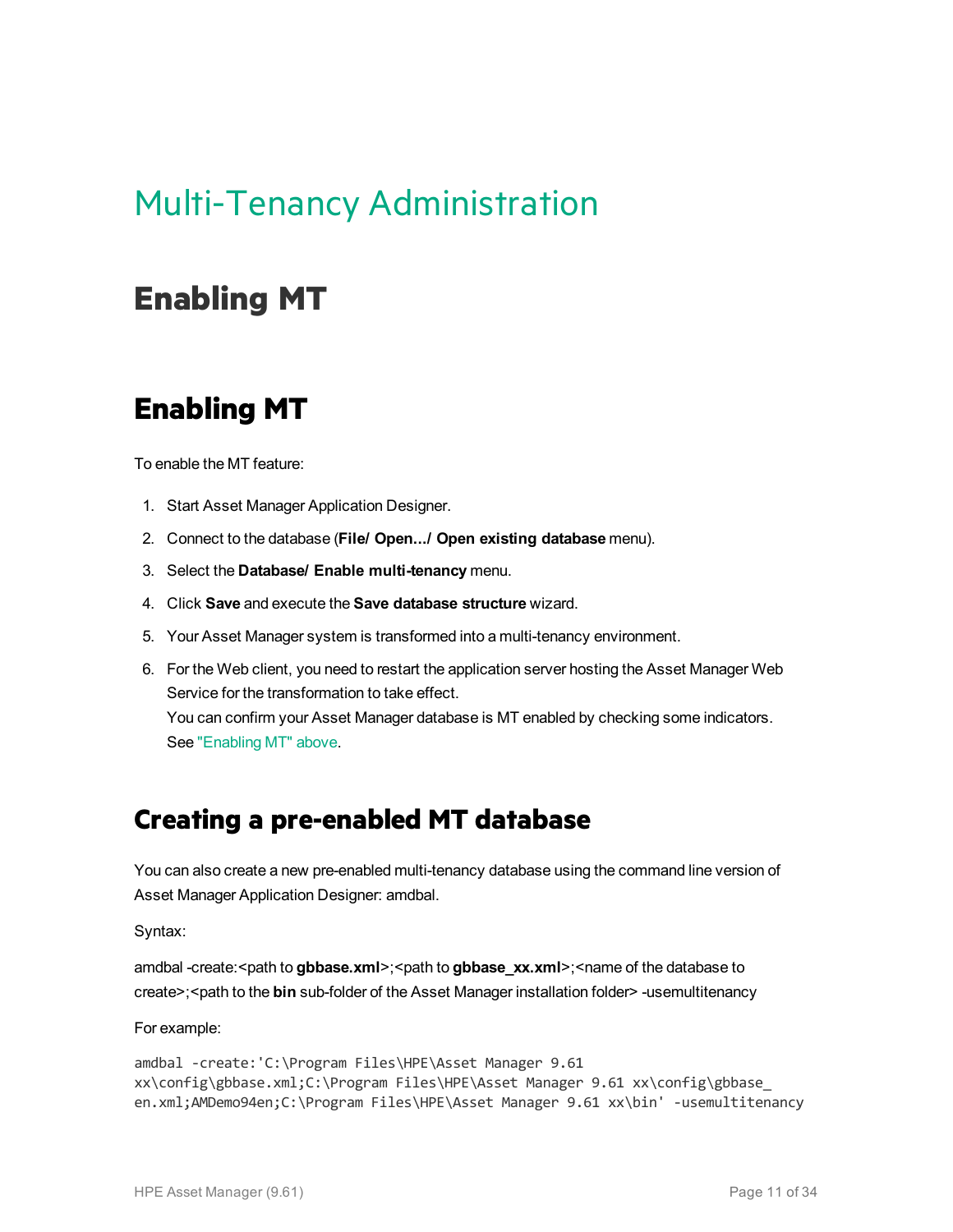where **xx** is replaced by the two letter language code of your Asset Manager installation.

# **Checking whether your Asset Manager system is MTenabled**

You can check whether your Asset Manager has multi-tenancy enabled by any of the following indicators from various applications of Asset Manager:

| Table 3.1. Indicators of a multi-tenancy enabled Asset Manager system (for leveraged users |  |  |  |
|--------------------------------------------------------------------------------------------|--|--|--|
| and administrators)                                                                        |  |  |  |

|                                          | Indicators for the MT environment                                                                                   | <b>Behavior in the non-MT</b><br>environment                                        |
|------------------------------------------|---------------------------------------------------------------------------------------------------------------------|-------------------------------------------------------------------------------------|
| Asset Manager<br>Application<br>Designer | The <b>Multi-tenant</b> column has the value <b>Yes</b> for<br>some tables                                          | The <b>Multi-tenant</b> column has the<br>value <b>No</b> for all tables            |
|                                          | The Database/ Enable multi-tenancy menu<br>option is selected                                                       | The Database/ Enable multi-<br>tenancy menu option is not<br>selected               |
| Asset Manager<br>Windows client          | A <b>Tenant</b> column is added to the list screen of<br>MT tables, for example, amPortfolio                        | No <b>Tenant</b> column is added to<br>the list screen of MT tables                 |
|                                          | The tenant of the login user is displayed in the<br>status bar alongside the database and user<br>login information | No tenant information is available<br>in the status bar                             |
| Asset Manager<br>Web client              | A Tenant column is added to the list screen of<br>MT tables, for example, amPortfolio                               | No Tenant column is added to<br>the list screen of MT tables                        |
|                                          | The user's primary tenant is displayed on the<br>upper right corner of the Web client                               | The user's primary tenant is not<br>displayed on the main page of the<br>Web client |

**Note:** These indicators only apply to leveraged users and administrators.

Single-tenant users are confined within their own tenant and are not necessarily aware whether they are using a MT system or not.

For the definition of leveraged user, ["Leveraged](#page-7-1) user" on page 8.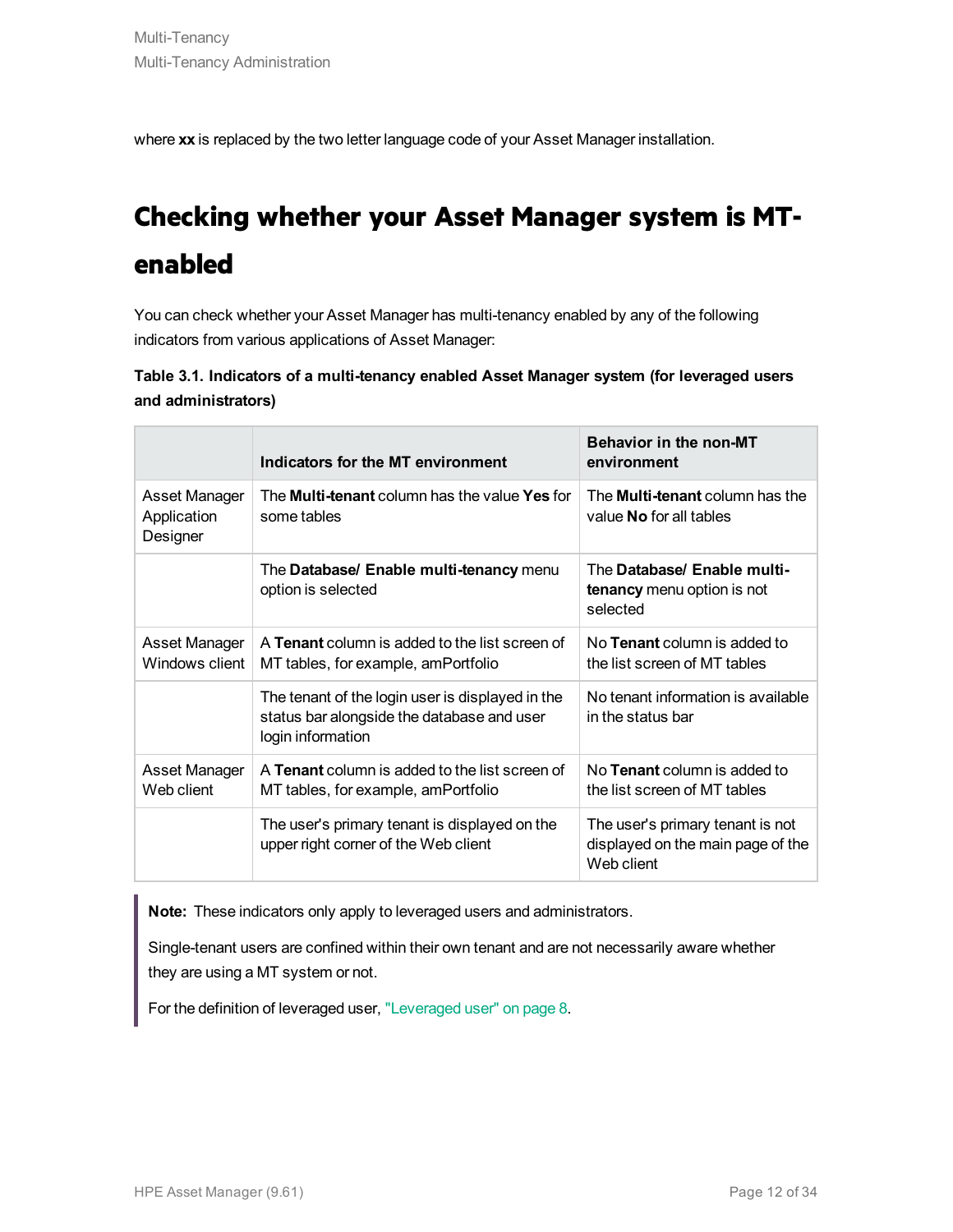# <span id="page-12-1"></span><span id="page-12-0"></span>**Working with MT related tables**

### **Tenants (amTenant)**

### **Creating tenants**

To create a new tenant:

- 1. Display the tenants (**Administration/ Multi tenancy/ Tenants** link on the navigation bar).
- 2. Click **New**.
- 3. Populate the detail of the record.

### **Modifying tenant details**

To modify the detail of a tenant:

- 1. Display the tenants (**Administration/ Multi tenancy/ Tenants** link on the navigation bar).
- 2. Display the detail of the tenant you want to modify.
- 3. Modify the detail of the tenant.
- 4. Confirm the modification by clicking **Modify** (Windows client) or **Save** (Web client).

### **Deleting tenants**

To delete a tenant:

- 1. Display the tenants (**Administration/ Multi tenancy/ Tenants** link on the navigation bar).
- 2. Select the tenant you want to delete.
- 3. Click **Delete**.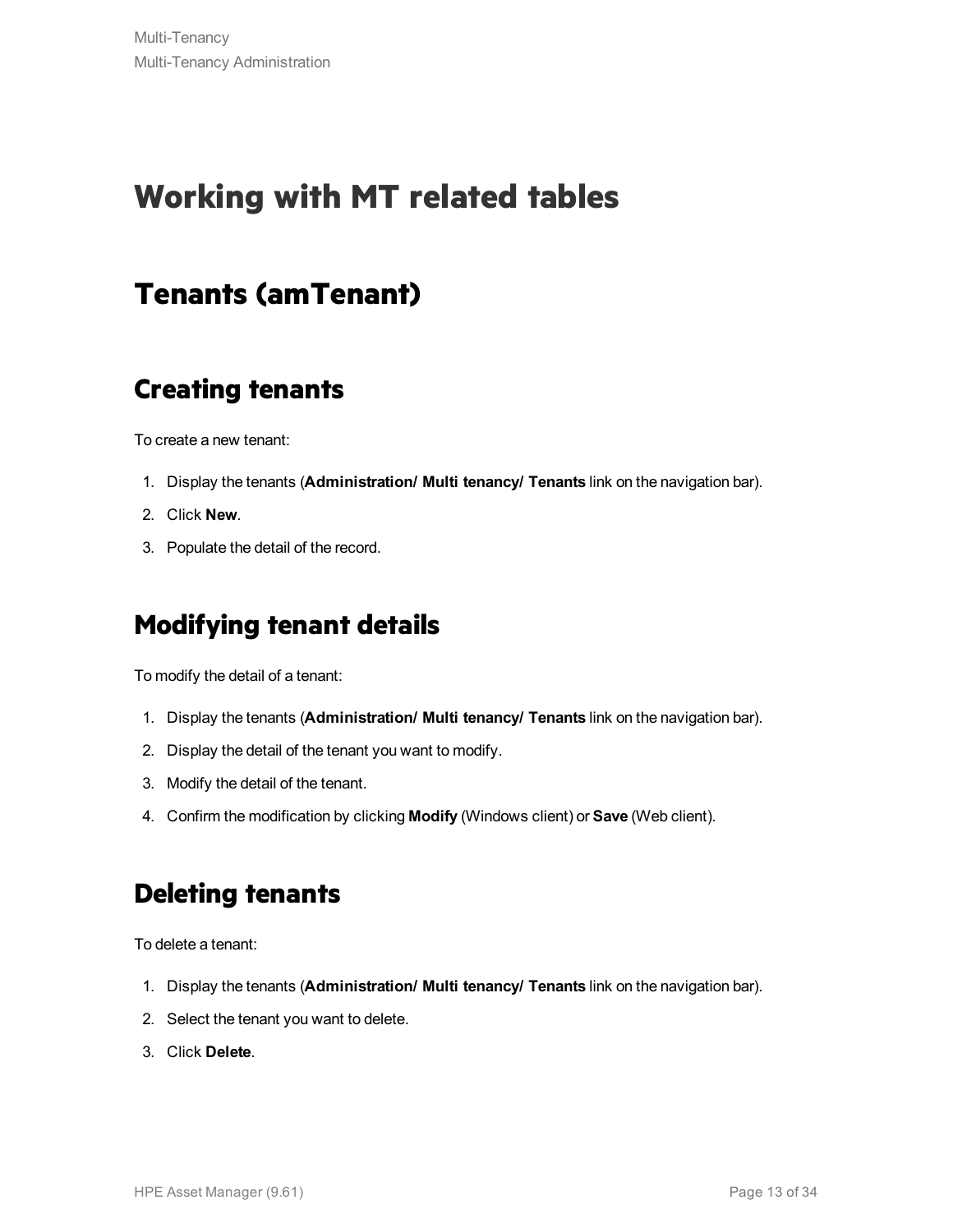4. If a message appears, confirm the deletion by clicking **OK** (Windows client) or **Yes** (Web client).

**Note:** You are not allowed to delete the tenant if the tenant has **Viewable Tenants** associated. You need to delete the associated viewable tenants first to delete the tenant.

If any MT table contains records assigned to the tenant you are going to delete, you need to first move the records out of the tenant. Otherwise, the deletion will not be successful.

You can use the **Move data across tenants** menu to move the records from that tenant. "Moving data across [tenants"](#page-23-2) on page 24.

You may need to go through all the tables listed in "A. List of MT [tables](#page-27-0) " on page 28 to make sure all data is moved out of the tenant.

# <span id="page-13-0"></span>**Viewable tenants (amViewTenant)**

#### ["Viewable](#page-6-3) tenant" on page 7.

The **Viewable Tenants** (amViewTenant) table defines the many-to-many relationship between employees and tenants:

- One tenant can have multiple users associated
- One user can view data in multiple tenants

### **Assigning viewable tenants to a user**

To assign viewable tenants to a user:

Method 1: Use the **amEmplDept** table

- 1. Display the employees and departments (**Organization management/ Organization/ Employees and departments** link on the navigation bar).
- 2. Display the detail of the employee to whom you want to assign tenant read privileges.
- 3. Select the **Multi tenancy** tab.
- 4. Add viewable tenants to an employee as follows: To add viewable tenants one at a time: Windows client: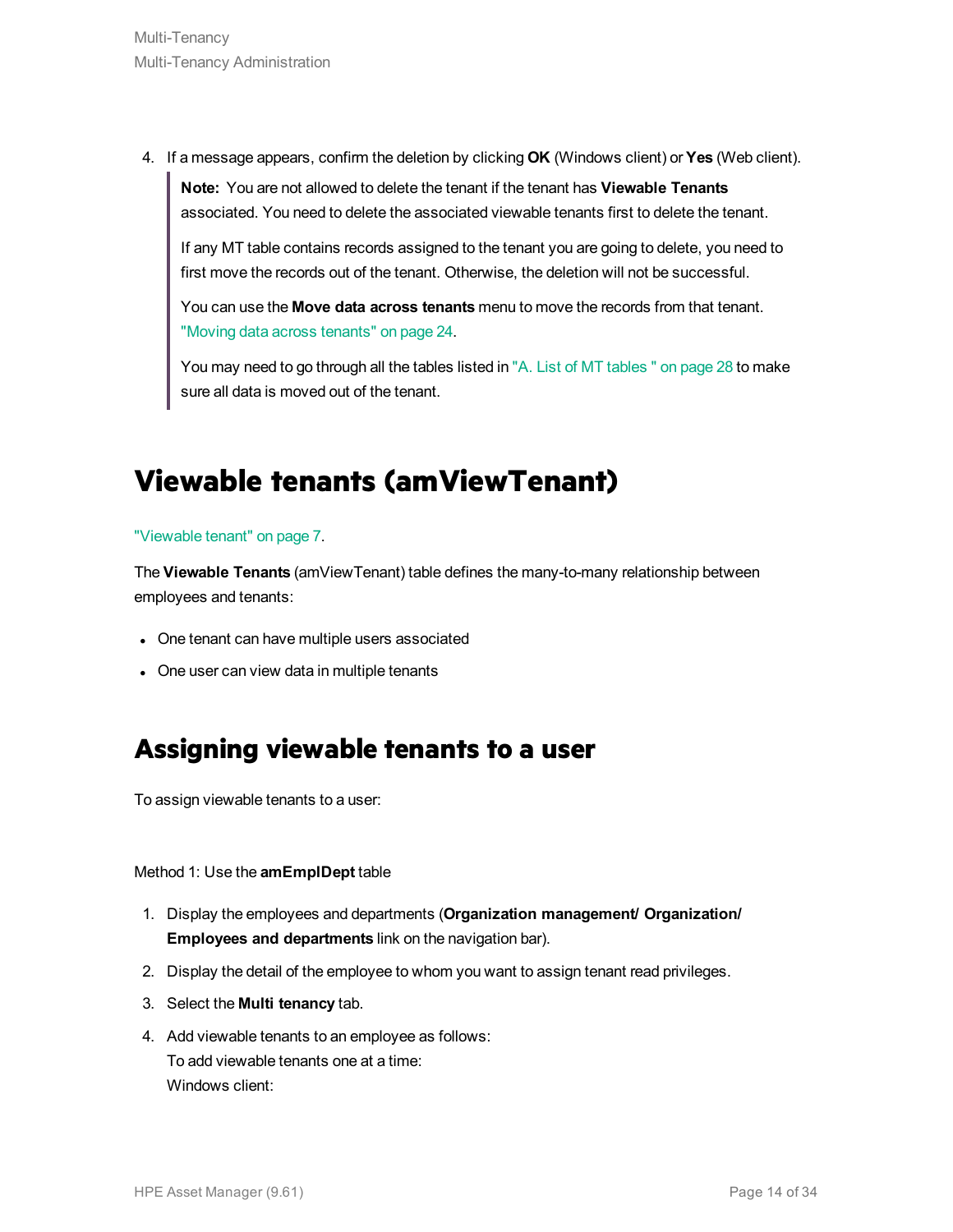- a. Click next to the **Viewable Tenants** list.
- b. Designate a tenant for the employee.
- c. Click **Add**.
- d. Click **Modify**.

Web client:

- a. Click **Add** below the **Primary tenant** field.
- b. Designate a tenant for the employee.
- c. Click **Add**.

To add multiple viewable tenants at a time:

Windows client:

- a. Click **Add tenant** to the right of the detail window.
- b. Select the tenants to add. You can use Shift- or Ctrl-click to select several tenants.
- c. Click **OK**.

Windows client:

- a. Select **Add tenant(s) to the selected employee** from the **Actions** drop-down list.
- b. Select the boxes before the tenants you want to add to the user.
- c. Click **OK**.

#### Method 2: Use the **amTenant** table

- 1. Display the tenants (**Administration/ Multi tenancy/ Tenants** link on the navigation bar).
- 2. Select the tenant to which you want to assign users.
- 3. In the detail of the tenant, click  $\blacksquare$  (Windows client) or **Add** (Web client). The amViewTenant table appears with the **Tenant** field populated with the **Code** of the selected tenant.
- 4. Populate the **User** field.
- 5. Click **Add**.

### **Changing viewable tenants assigned to a user**

To change the viewable tenant for a user: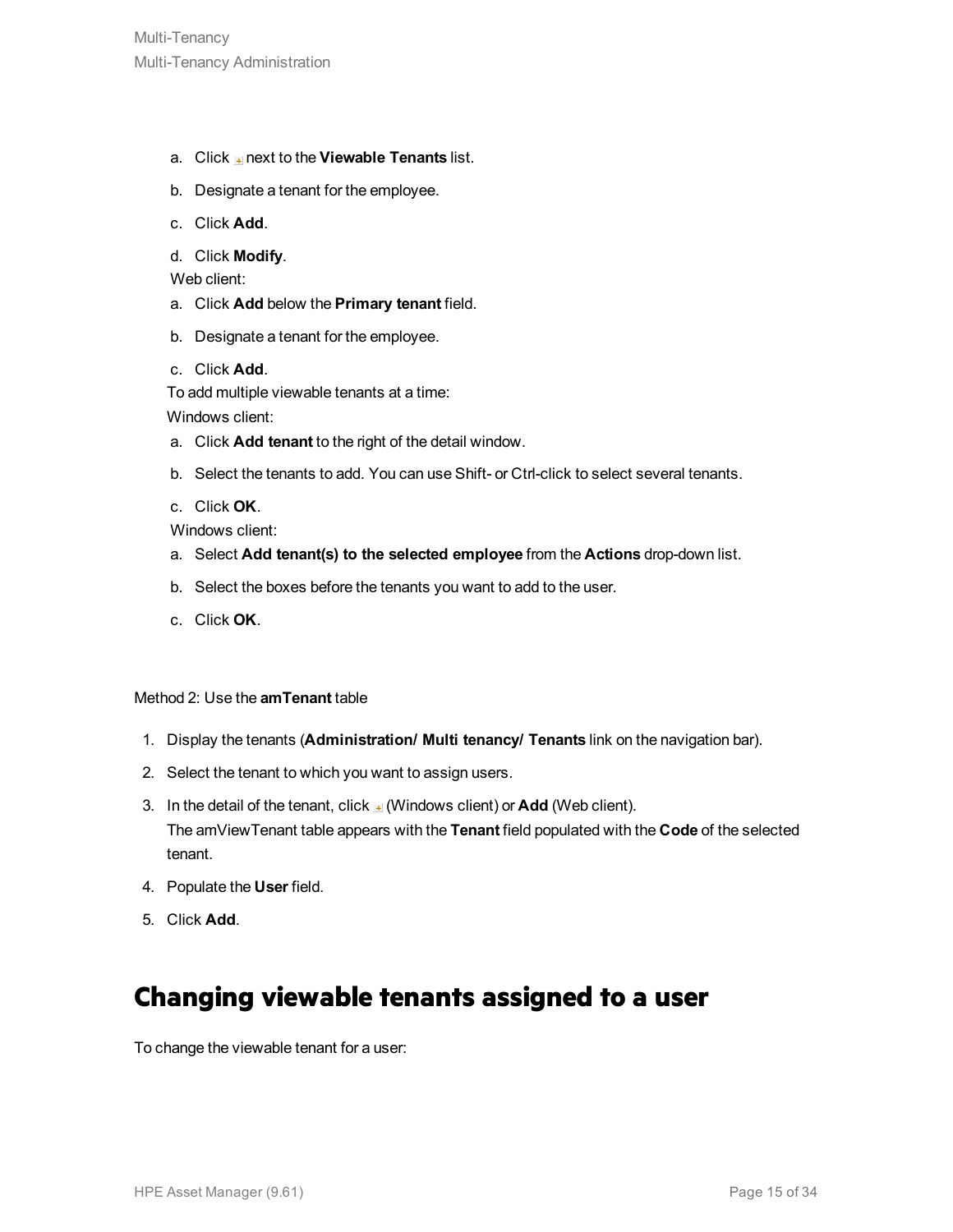#### Method 1: Use the **amEmplDept** table

- 1. Display the employees and departments (**Organization management/ Organization/ Employees and departments** link on the navigation bar).
- 2. Display the detail of the employee for whom you want to modify tenants in which the employee has read privileges.
- 3. Select the **Multi tenancy** tab.
- 4. Display the detail of the viewable tenant as follows:
	- o Windows client: Click next to the **Viewable Tenants** list.
	- <sup>o</sup> Web client: Click the link representing the record.
- 5. Web client: Click **next to the Tenant** field.
- 6. In the screen that follows, select a new tenant.
- 7. Click **Modify** (Windows client) or **Save** (Web client).

#### Method 2: Use the **amTenant** table

- 1. Display the tenants (**Administration/ Multi tenancy/ Tenants** link on the navigation bar).
- 2. Display the detail of the tenant for which you want to change the users who have read privileges.
- 3. Display the detail of the viewable tenant for which you want to change the user by clicking  $\blacksquare$ (Windows client) or the link representing the user (Web client). The amViewTenant table appears with the **Tenant** field populated with the **Code** of the selected tenant.
- 4. Change the value of the **User** field.
- 5. Confirm the modification by clicking **Modify** (Windows client) or **Save** (Web client).

#### **Removing viewable tenants from a user**

**Note:** If a viewable tenant happens to be the primary tenant of the user, the viewable tenant cannot be deleted unless you delete the user's primary tenant first.

"Primary tenant [\(PrimaryTenant\)"](#page-16-0) on the next page.

To remove a viewable tenant from a user:

Method 1: Use the **amEmplDept** table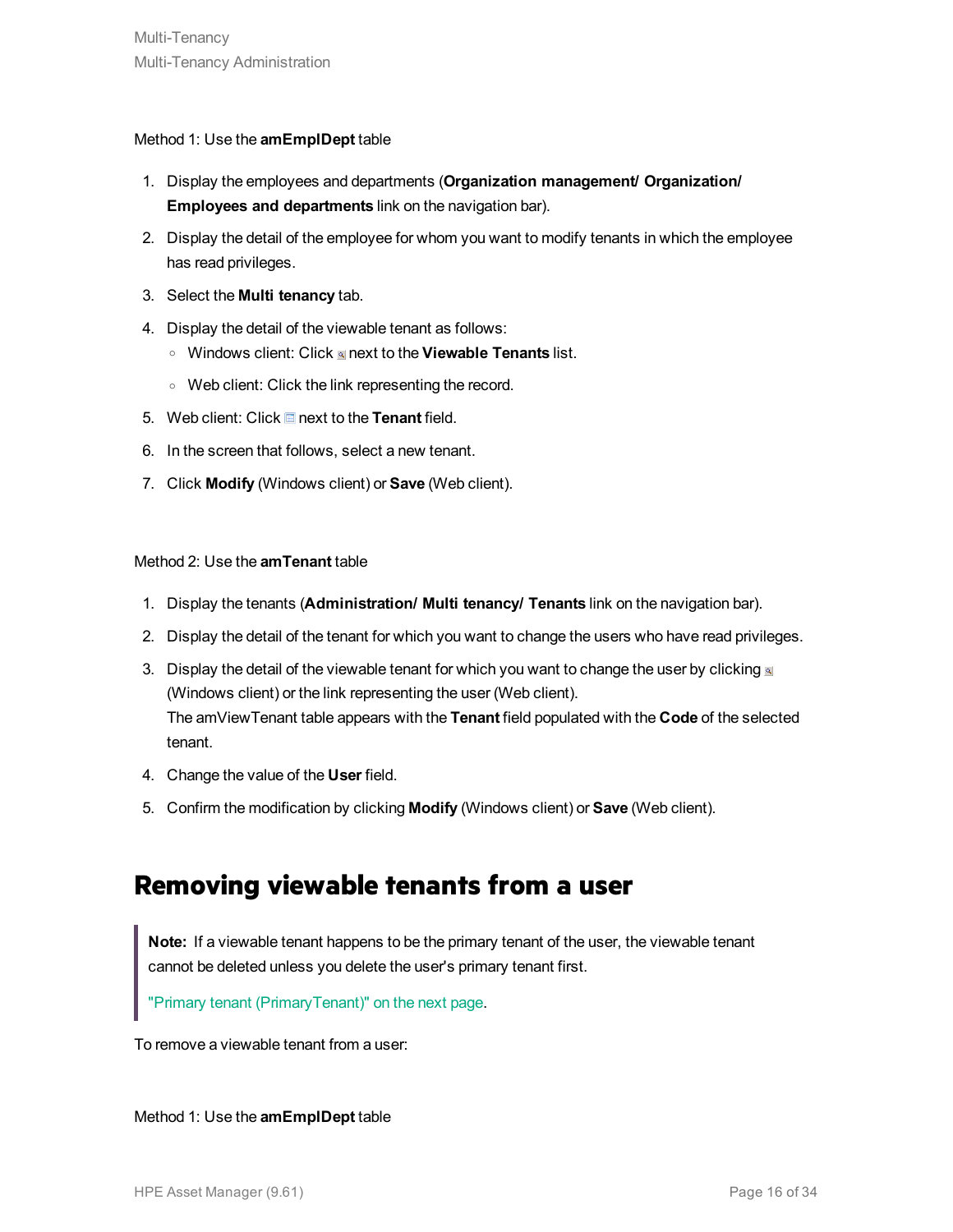- 1. Display the employees and departments (**Organization management/ Organization/ Employees and departments** link on the navigation bar).
- 2. Display the detail of the employee for whom you want to delete tenants in which the employee has read privileges.
- 3. Select the **Multi tenancy** tab.
- 4. Select the viewable tenant to delete from the **Viewable Tenants** list.
- 5. Delete the viewable tenant as follows:
	- <sup>o</sup> Windows client: Click next to the **Viewable Tenants** list.
	- <sup>o</sup> Web client: Click **Delete** below the **Primary tenant** field.
- 6. Windows client: Click **Modify**.
- 7. If a message appears, confirm the deletion by clicking **OK** (Windows client) or **Yes** (Web client).

#### Method 2: Use the **amTenant** table

- 1. Display the tenants (**Administration/ Multi tenancy/ Tenants** link on the navigation bar).
- 2. Display the detail of the tenant from which you want to remove users.
- 3. Select the viewable tenant to delete, and click (Windows client) or **Delete** below the **Primary tenant** field (Web client).
- 4. If a message appears, confirm the deletion by clicking **OK** (Windows client) or **Yes** (Web client).
- <span id="page-16-0"></span>5. Windows client: Click **Modify**.

### **Primary tenant (PrimaryTenant)**

#### ["Primary](#page-7-0) tenant" on page 8.

- The primary tenant for a user must be one of his viewable tenants.
- <sup>l</sup> If the **Primary tenant** field (on the **Multi tenancy** tab of the employee detail) for a user is left blank, and the **Can create or modify shared data** field on the **Profile** tab of the employee detail is selected, the user's primary tenant is **Shared data**.
- When a leveraged user or an administrator creates a record, the record is created in the primary tenant of the user by default.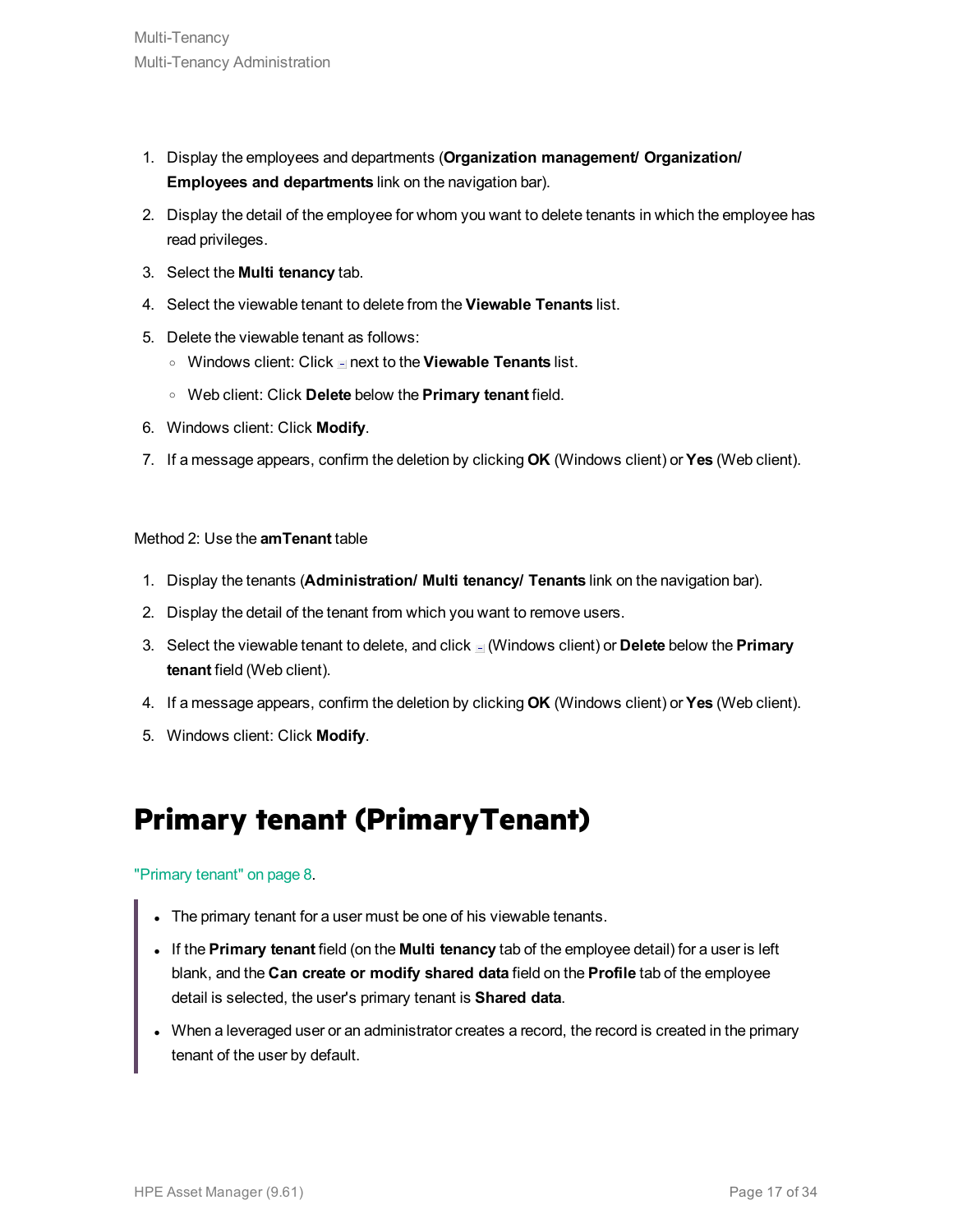### **Setting the primary tenant for a user**

**Note:** When you add a viewable tenant to a user, the tenant is automatically set as the user's primary tenant under the following conditions:

• The user cannot edit shared data.

The **Can create or modify shared data** field on the **Profile** tab of the employee detail is not selected

• No primary tenant is specified for the user before adding the viewable tenant. The **Primary tenant** field (on the **Multi tenancy** tab of the employee detail) is empty.

If the primary tenant is automatically set when adding viewable tenants, this section can be skipped.

To add the primary tenant for a user:

- 1. Display the employees and departments (**Organization management/ Organization/ Employees and departments** link on the navigation bar).
- 2. Display the detail of the employee for whom you want to add tenants in which the employee has write privileges.
- 3. Select the **Multi tenancy** tab.
- 4. If not added, add viewable tenants. "Viewable tenants [\(amViewTenant\)"](#page-13-0) on page 14.

**Note:** The administrator has read and write privileges to data in all tenants without assigning any viewable tenants. However, to create data in a specific tenant as an administrator, the tenant should be set as the primary tenant for the administrator.

To do this, the tenant should be assigned as the viewable tenant for the administrator first.

- 5. Click <sup>of</sup> (Windows client) or <sup>of</sup> (Web client) next to the **Primary tenant** field.
- 6. Select a tenant from the list as your primary tenant.
- 7. Confirm the modification by clicking **Modify** (Windows client) or **Save** (Web client).

#### **Changing the primary tenant for a user**

**Note:** This wizard is only accessible to leveraged users and administrators with more than one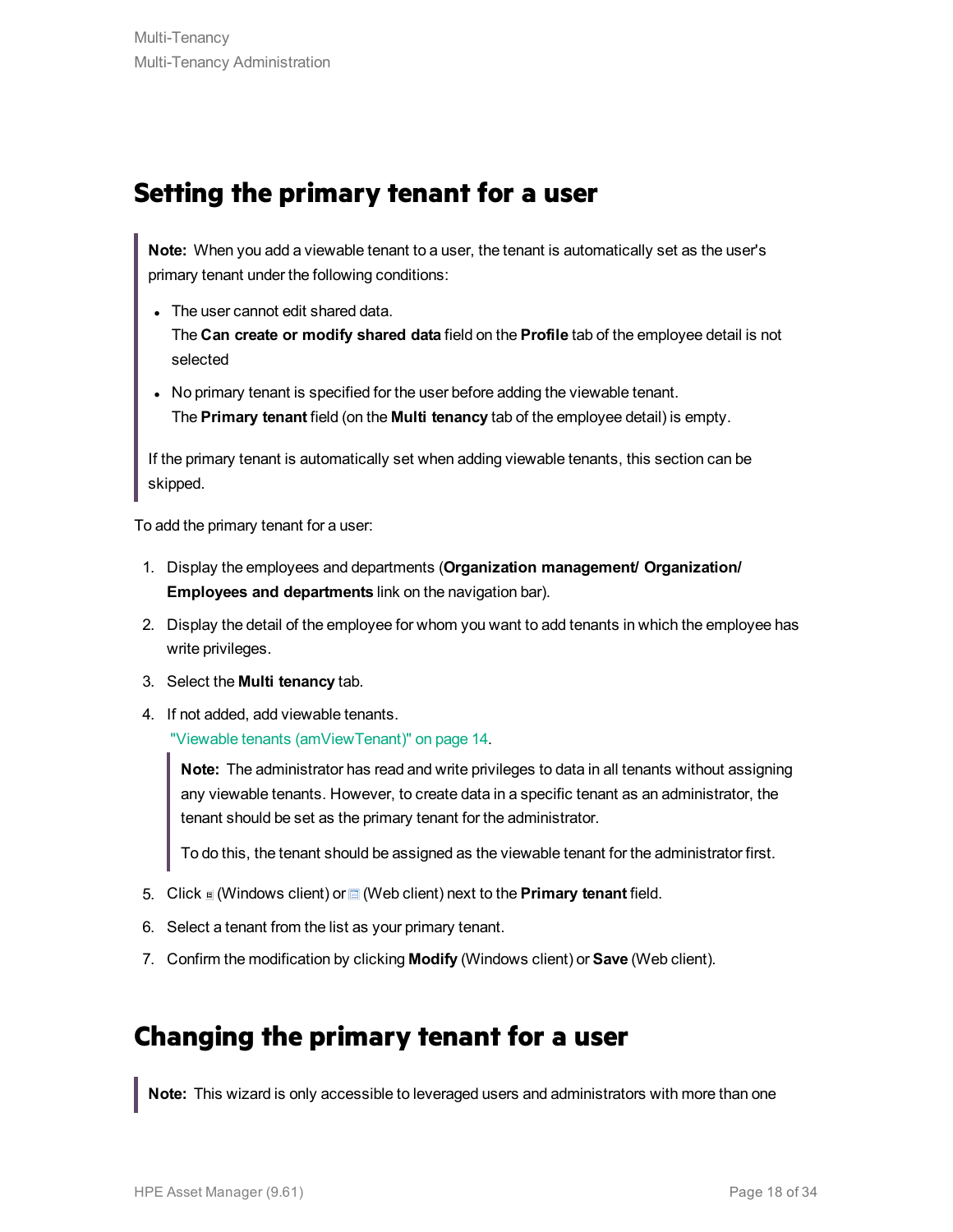viewable tenant.

The primary tenant of the current user can be modified in real-time using the **Change your Primary Tenant...** wizard, which can be accessed as follows:

- <sup>l</sup> Windows client: Use the **Tools/ Change primary tenant** menu or press **F10**.
- <sup>l</sup> Web client: Click the **Tenant:<name of your primary tenant>** link on the top right corner of the Web client.

### **Deleting the primary tenant for a user**

To delete the primary tenant of a user:

- 1. Display the employees and departments (**Organization management/ Organization/ Employees and departments** link on the navigation bar).
- 2. Display the detail of the employee for whom you want to delete tenants in which the employee has write privileges.
- 3. Select the **Multi tenancy** tab.
- 4. Delete the value of the **Primary tenant** field.
- 5. Confirm the deletion by clicking **Modify** (Windows client) or **Save** (Web client).

# <span id="page-18-0"></span>**Managing user access to tenants**

This section describes how to use the MT access restriction to restrict what users have which level of access to what tenant. To ensure appropriate user authorizations, the existing access restriction mechanism should be used on top of the MT access restriction to define the user role, for example.

# <span id="page-18-1"></span>**Types of tenant users**

According to the tenants they have access to, users of the Asset Manager MT system can be categorized as follows:

• Administrator

By default, the administrator has read and write privileges to data in all tenants regardless of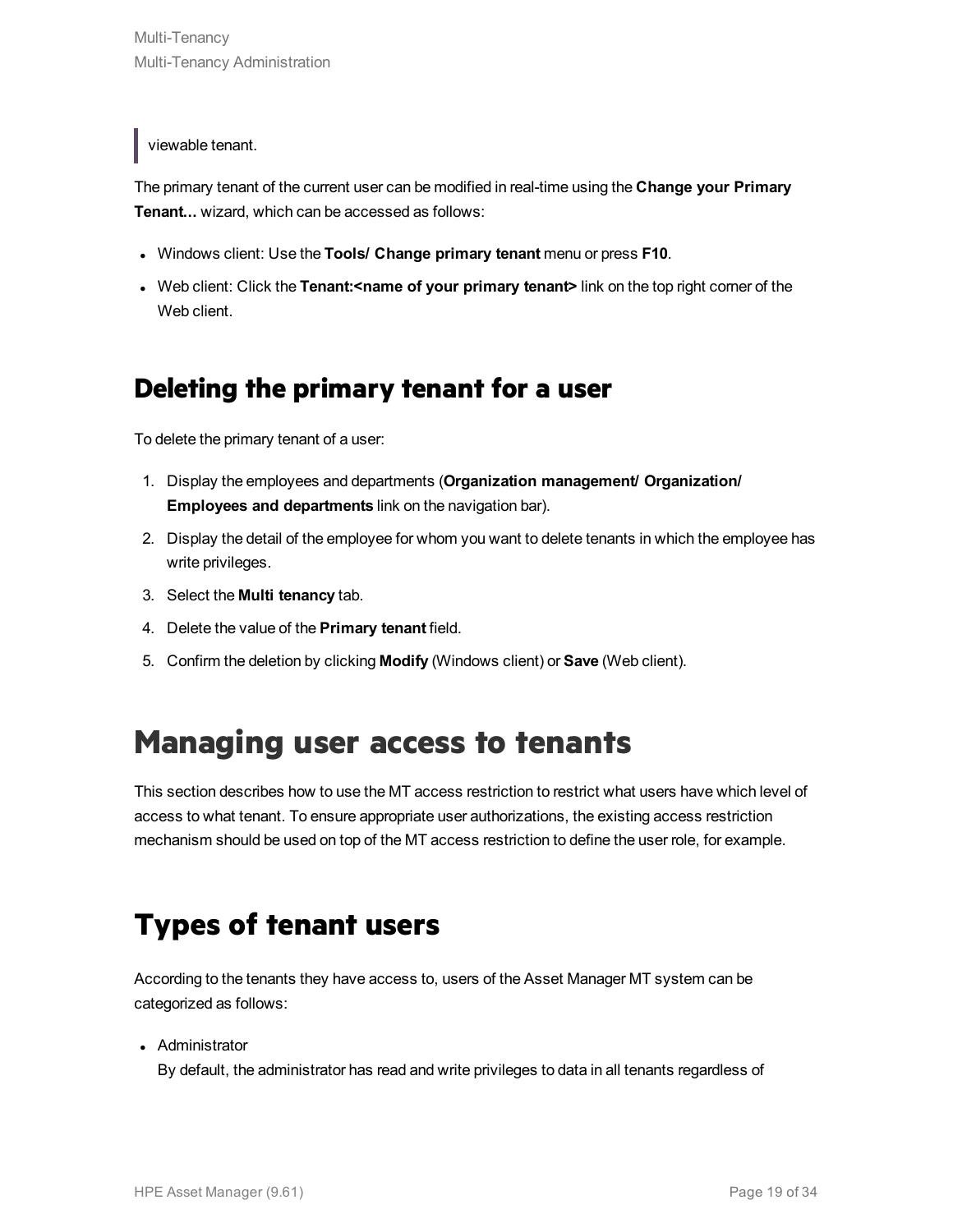whether viewable tenants and the primary tenant are specified for the user or not. A user is assigned database administrator privileges by enabling the **Administration rights** (bAdminRight) option on the **Profile** tab of the employee detail.

• Leveraged user

["Leveraged](#page-7-1) user" on page 8.

A user is a leveraged user under one of the following conditions:

- The user is assigned more than one viewable tenant
- <sup>o</sup> The user is assigned one viewable tenant, and the user can update shared data (the **Can create or modify shared data** field on the **Profile** tab of the employee detail is selected)

**Tip:** The user has access to two tenants in this case, if you view shared data as a special tenant.

• Single-tenant user

This type of user is assigned one viewable tenant and can only access the data in that particular tenant plus shared data.

<span id="page-19-0"></span>They are not necessarily aware whether they are in an MT environment.

## **Types of data**

#### **Table 3.2. Composition of an MT-enabled Asset Manager 9.61 database**

| From the table perspective | From the data (records) perspective |
|----------------------------|-------------------------------------|
| MT tables                  | Specific-tenant data                |
|                            | Shared data                         |
| Non-MT tables              | Leveraged data                      |

From the perspective of tables, an MT-enabled Asset Manager database (version 9.61 or later) is comprised of the following types of tables:

 $\bullet$  MT tables

MT tables are tables whose records are capable of being segregated into various tenants. "A. List of MT [tables](#page-27-0) " on page 28 for the comprehensive list of MT tables in the out-of-the-box Asset Manager database.

**Note:** All user-created tables (except system created many-to-many relation tables) are also MT tables.

The MT tables are made up of the following types of data: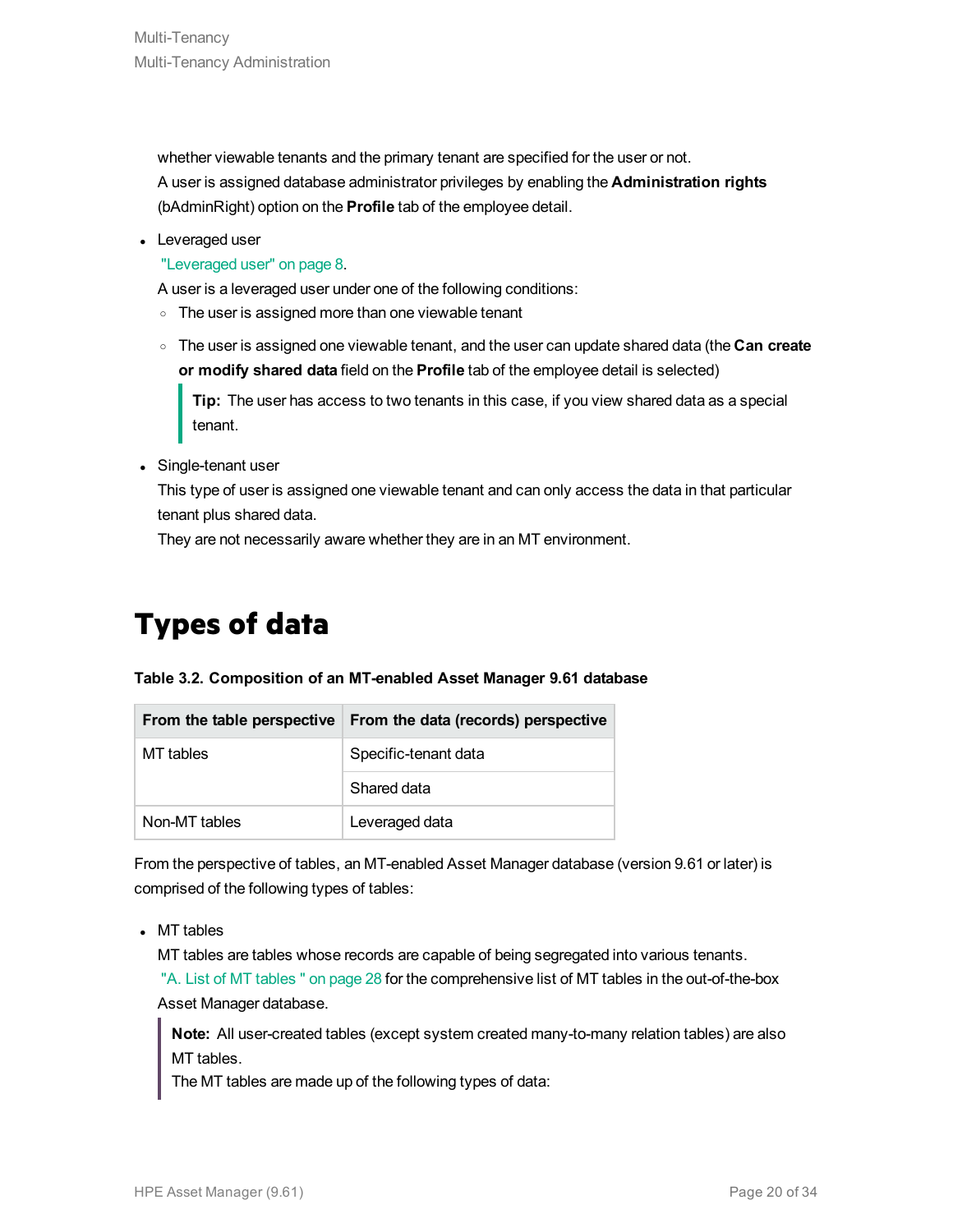#### <sup>o</sup> Shared data

<sup>o</sup> Specific-tenant data

**Note:** Shared data and specific-tenant data can be converted into each other.

"Moving data across [tenants"](#page-23-2) on page 24.

• Non-MT tables

Non-MT tables are metadata tables identified by HPE as not appropriate or necessary to be partitioned into tenants, thus data in such tables are always shared by all tenants. Examples of non-MT tables include:

- <sup>o</sup> System-wide gadgets, such as wizards, workflow, etc. An example of this is **Actions** (amAction)
- <sup>o</sup> Tables containing generic and standard definitions, for example **Time zones** (amTimeZone), **Units** (amUnit).
- <sup>o</sup> All the feature tables

Data in non-MT tables is referred to as **leveraged data**.

Access to leveraged data is controlled by the normal access restriction mechanism available in Asset Manager.

**Tip:** The non-MT tables can be identified by using Asset Manager Application Designer: those tables whose **Multi-tenant** column has the value **No** in an MT-enabled database are non-MT tables.

From the records (data) level, an MT-enabled Asset Manager database (version 9.61 or later) is comprised of the following types of data:

• Specific-tenant data

Specific-tenant data are records in MT tables accessible only to users who are granted access to the tenant.

If you are a leveraged user or an administrator, you can identify the tenant of a record (in the MT tables) by the value of the **Tenant** column.

• Shared data

Shared data are records in MT tables visible to users of all tenants.

If you are a leveraged user or an administrator, you can identify shared data by the value of the **Tenant** column in the MT tables: those records whose **Tenant** column is empty are shared data.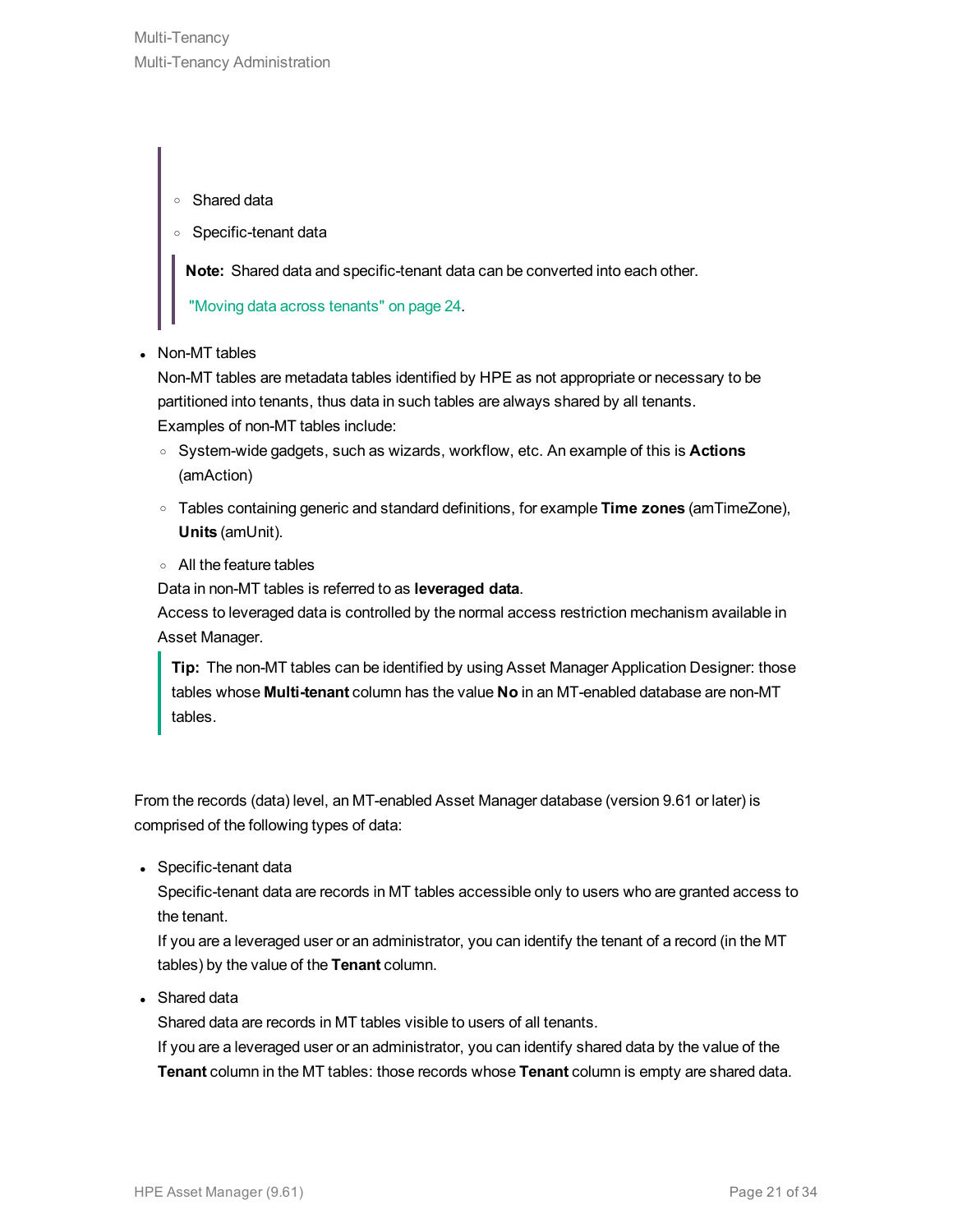• Leveraged data

Leveraged data are records in non-MT tables.

<span id="page-21-0"></span>The data is always visible to users of all tenants. It is not possible to restrict access to such data by tenants.

### **How access to tenant data is controlled**

This section describes how read and write (including the capability to create, modify and delete) access to each type of tenant data is controlled.

**Note:** The person responsible for managing and administering the access to an MT environment should have full access to the following tables:

- $\bullet$  amTenant (non-MT table)
- amViewTenant (non-MT table)
- amEmplDept (MT table)

**Note:** This section only covers the data in the MT tables. The read and write access to non-MT tables is controlled by the existing access restriction mechanism of Asset Manager.

For data in the MT tables, MT access restriction is applied on top of the existing access restriction mechanism of Asset Manager.

For further information about the existing access restriction mechanism of Asset Manager, see the **Administration** guide, chapter **Controlling access to the database**.

### **Read access**

• Specific-tenant data

Read access to specific tenants is granted by assigning viewable tenants to the user. "Viewable tenants [\(amViewTenant\)"](#page-13-0) on page 14.

• Shared data

Shared data is always visible to users of all tenants.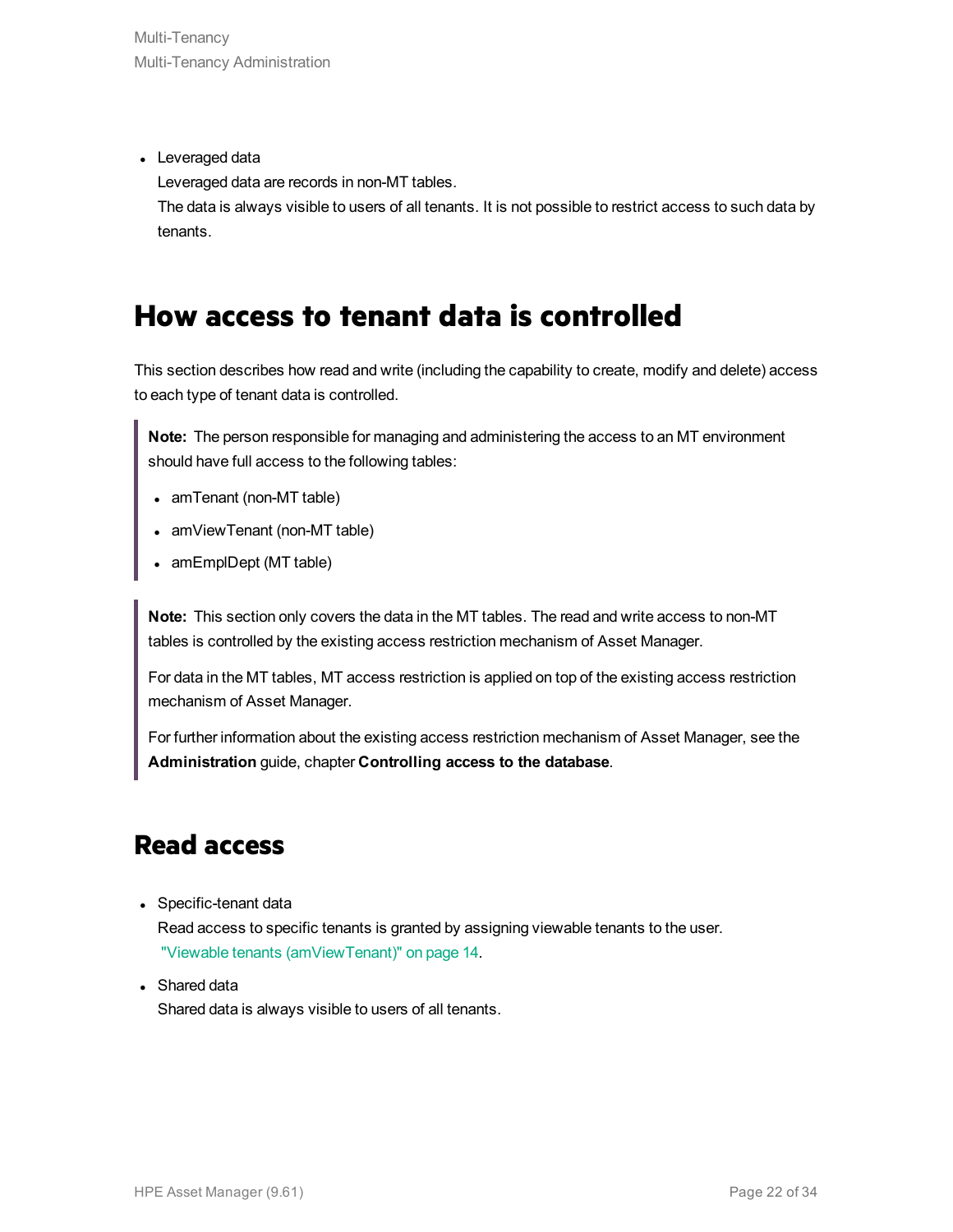### **Write access**

Write access to a tenant includes the ability to create, modify and delete data in that tenant.

• Specific-tenant data

A user has write access to data in a specific tenant if the tenant is set as the primary tenant of the user.

"Primary tenant [\(PrimaryTenant\)"](#page-16-0) on page 17.

o If you are a leveraged user, you have read access to more than one tenant. However, you have write access to only one tenant at one time. You need to switch the primary tenant to manipulate data in another tenant.

"Primary tenant [\(PrimaryTenant\)"](#page-16-0) on page 17.

- $\circ$  If you are an administrator, you can manipulate data in different tenants without setting or switching primary tenant.
- Shared data

**Caution:** Since shared data is accessible to users of all tenants, make sure you fully understand the impact and consequences before you make any modification to the shared data.

A user can manipulate shared data when the following conditions are met:

- <sup>o</sup> The **Can create or modify shared data** field on the **Profile** tab of the employee detail is selected.
- <sup>o</sup> The login user's **Primary tenant** field is empty.

## **Exceptions**

SAP Crystal Reports can bypass the MT access restriction.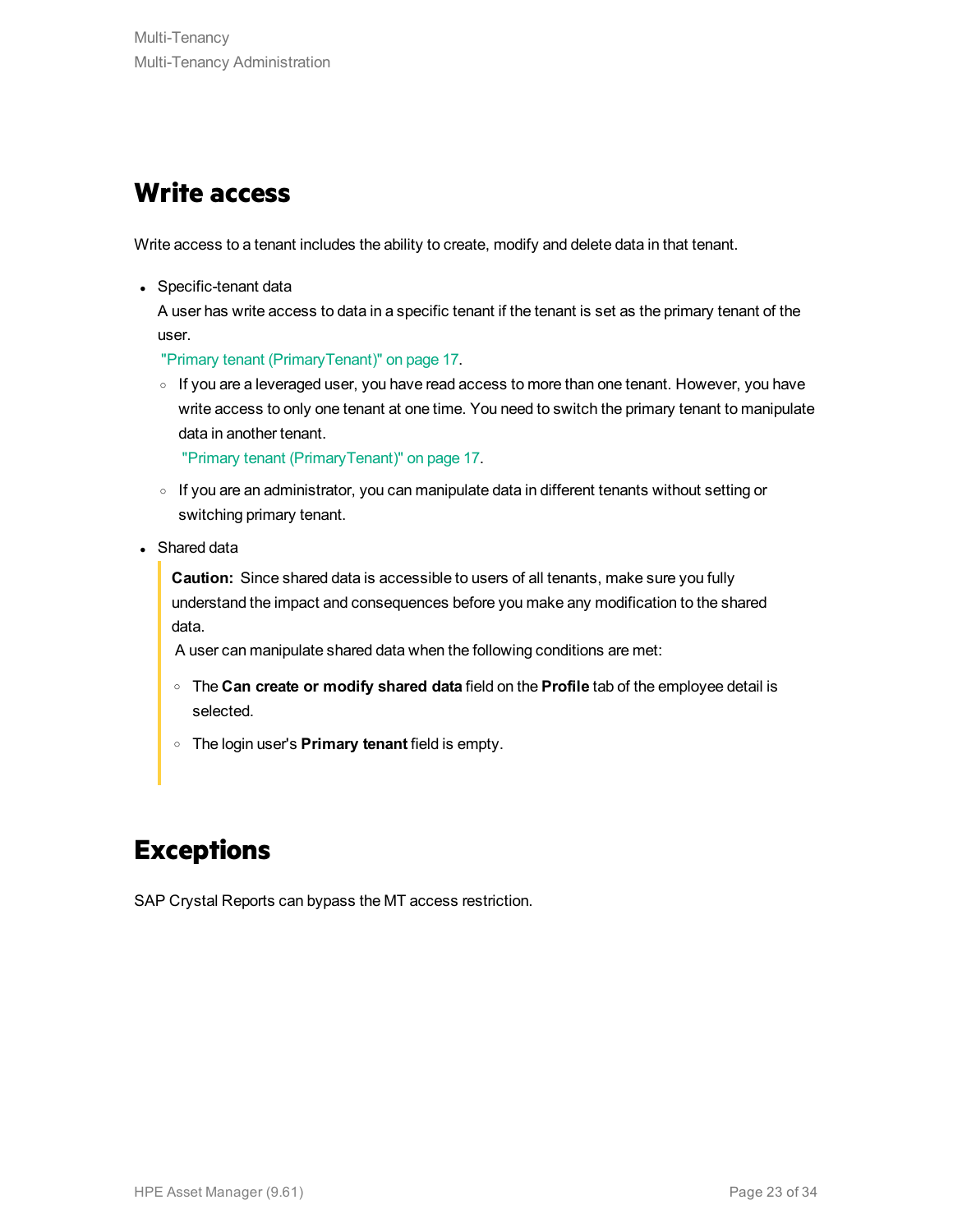# <span id="page-23-1"></span><span id="page-23-0"></span>**Populating data into tenants**

### **How data is populated into various tenants**

Data is populated into their respective tenant in any of the following ways:

- User created tenant data: When the user creates new records, the records go to the primary tenant of a user by default.
- Tenant data within the Asset Manager database: Such data can be moved from tenant to tenant.
- <span id="page-23-2"></span>• Tenant data from an outside system or from another Asset Manager database: Such data can be imported by using HPE Connect-It or the Asset Manager Import Tool.

### **Moving data across tenants**

**Caution:** Only an administrator with in-depth knowledge of the structure of your Asset Manager production database and the relationship between tables is qualified to move data across tenants. Otherwise, the integrity of your database may be damaged.

To move data in MT tables from one tenant into another:

- 1. Start Asset Manager Application Designer.
- 2. Connect to the database (**File/ Open.../ Open existing database** menu).
- 3. Select the **Action/ Move data across tenants...** menu.

You can move data across different tenants:

- <sup>o</sup> From shared data to a specific tenant
- <sup>o</sup> From a specific tenant to shared data

**Note:** As shared data will be accessible to users of all tenants, make sure that this is what you intend to do before moving data into or out of the shared data tenant.

- <sup>o</sup> From one specific tenant to another
- 4. Select **Source tenant** and **Target tenant**.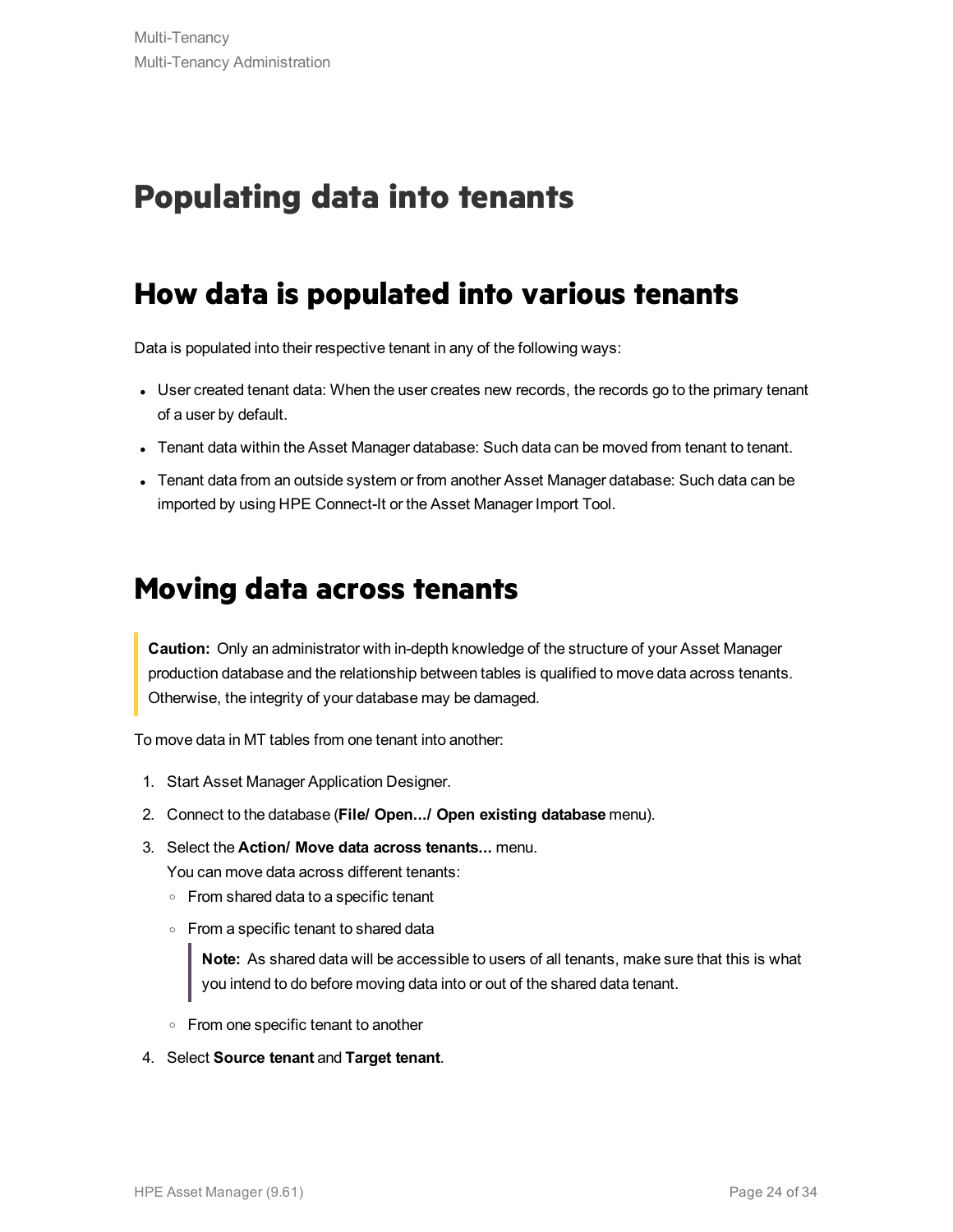- 5. Select either of the following options:
	- <sup>o</sup> Manually input filters on all multi-tenant tables

This option enables you to move data in any MT table across tenants in one single operation. It lists all the MT tables and allows you to manually specify records in each table to be moved by defining filters.

When using this method, you need to work out the relationship among records in all the related tables and make sure that the integrity of the database is preserved.

**Tip:** Use this option when you fully understand which records in which tables will be moved and the relationship between tables of your database.

You can use this option to move data into its correct tenant as suggested by the results of the Diagnostics tool.

<sup>o</sup> Resolve dependencies for the following set of records

When using this option, first specify the records to be moved in one MT table. The tool then suggests all the associated data in other tables that would be moved along with the records you selected.

**Tip:** Use this option when the relationship between the tables for which you are going to move data is very complex.

- 6. If you selected the **Manually input filters on all multi-tenant tables** option, go to step 7. If you selected the **Resolve dependencies for the following set of records** option, do the following:
	- a. From the **Table** drop-down list, select a table for which you want to change the tenant of some records.
	- b. Specify a filter to select a subset of records in the above table to move to another tenant.
- 7. Click **Start**. The **Dependencies processing** window appears and depending on the option selected, different content is shown.
	- <sup>o</sup> If you selected the **Manually input filters on all multi-tenant tables** option, the **Dependencies processing** window presents all the MT tables.

You need to manually specify which records to move from the source tenant to the target tenant for each of these tables.

For each table, you also have the opportunity to change the target tenant to the **shared data** tenant or choose to not move data in the specified table.

<sup>o</sup> If you selected the **Resolve dependencies for the following set of records** option, the **Dependencies processing** window lists all the tables which contain records associated with the records specified in step 6 and also suggests the number of records in each table to be moved to the target tenant.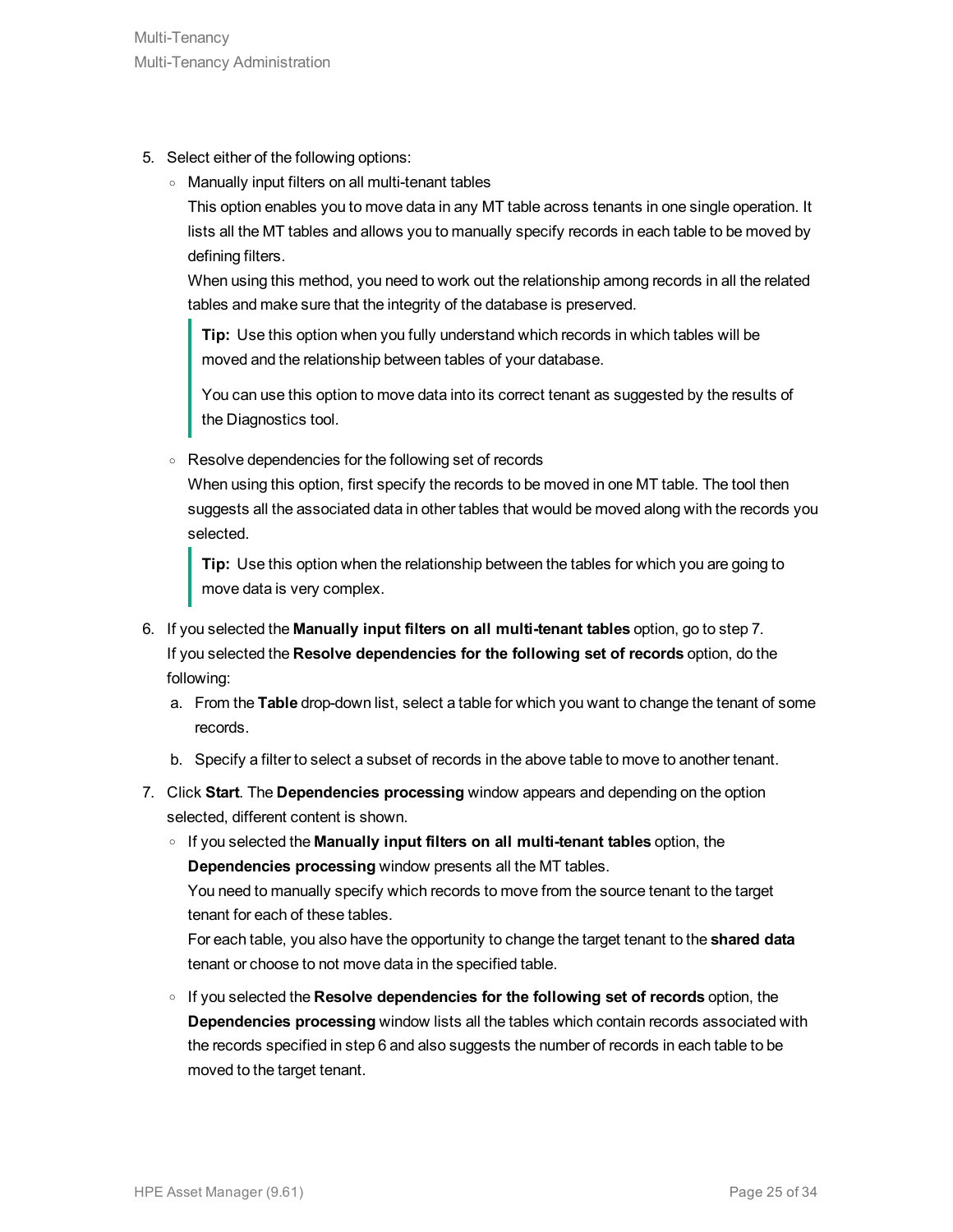For each table in the list, you also have the opportunity to change the target tenant to the **shared data** tenant or choose to not move data in the specified table.

- 8. Click **Move**.
- 9. If you selected the **Resolve dependencies for the following set of records** option, you may need to execute the **Move data across tenants** command several times to move all data in various tables into your target tenant.

**Note:** After moving data across tenants, it is strongly recommended to validate the integrity of the MT database. See the section below.

### <span id="page-25-1"></span>**Validating the integrity of the MT database**

- 1. Start Asset Manager Application Designer.
- 2. Connect to the database (**File/ Open.../ Open existing database** menu).
- 3. Select the **Action/ Diagnostics / Repair database...** menu.
- 4. In the **Database diagnostics** window, select the **Multi-tenancy diagnostics** task.

**Note:** The multi-tenancy diagnostics tool only performs multi-tenancy diagnostics. It will not repair the database to solve the problems found regardless of whether you select the **Repair** option or not.

5. Click **Run**.

A detailed message is displayed indicating the records violating the multi-tenancy integrity rules. You can use the **Move data across tenants** command to move all problematic records to their correct tenant, using the **Manually input filters on all multi-tenant tables** option. "Moving data across [tenants"](#page-23-2) on page 24.

### <span id="page-25-0"></span>**Importing data into your tenants**

### **Via the AM import module**

To import data into various tenants, you can manually add a column representing the tenant of each record in the import file.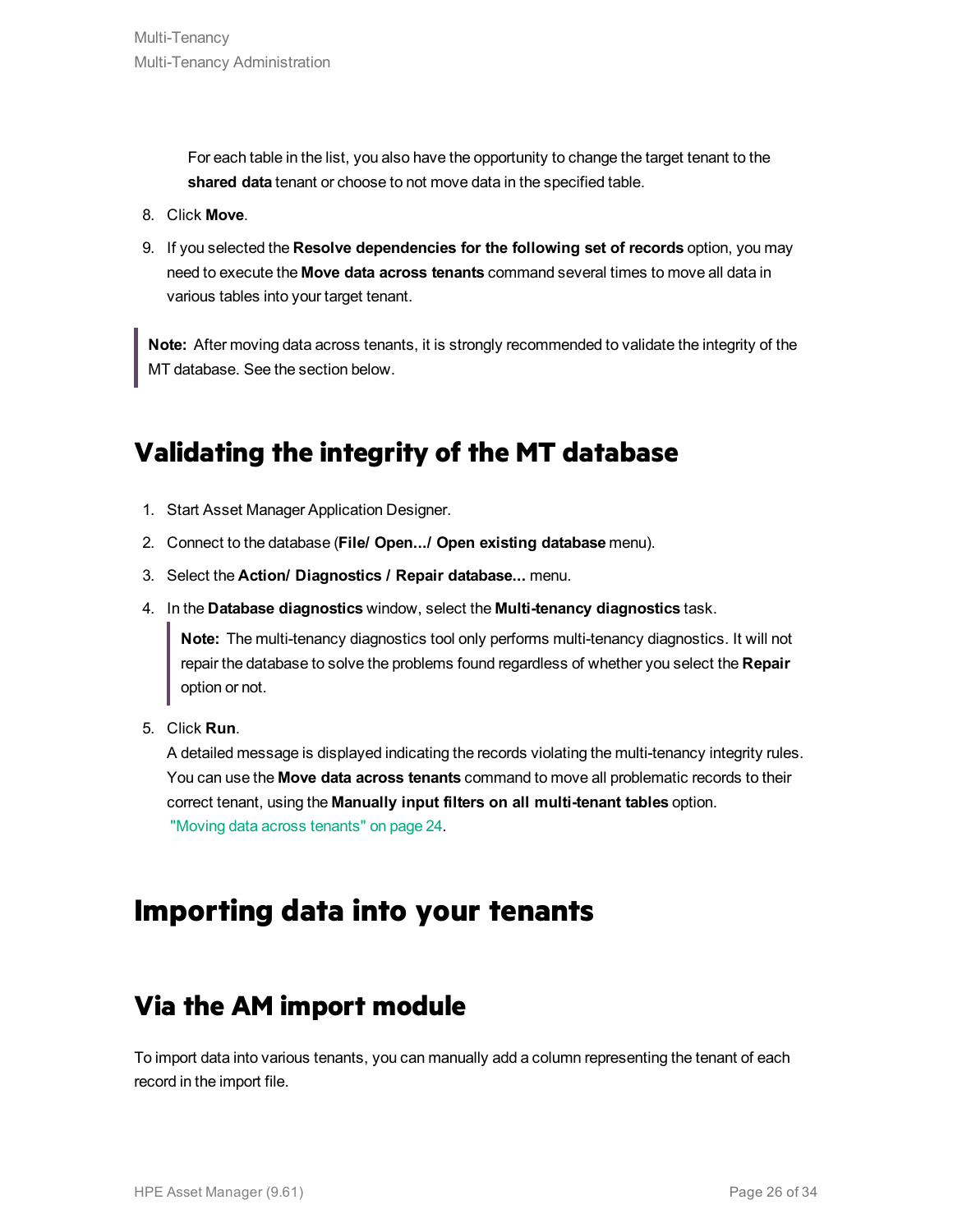If no tenant is specified, the data will be imported into the shared data tenant.

After importing data into various tenants, you should validate the integrity of your MT database, following the instructions in ["Validating](#page-25-1) the integrity of the MT database" on the previous page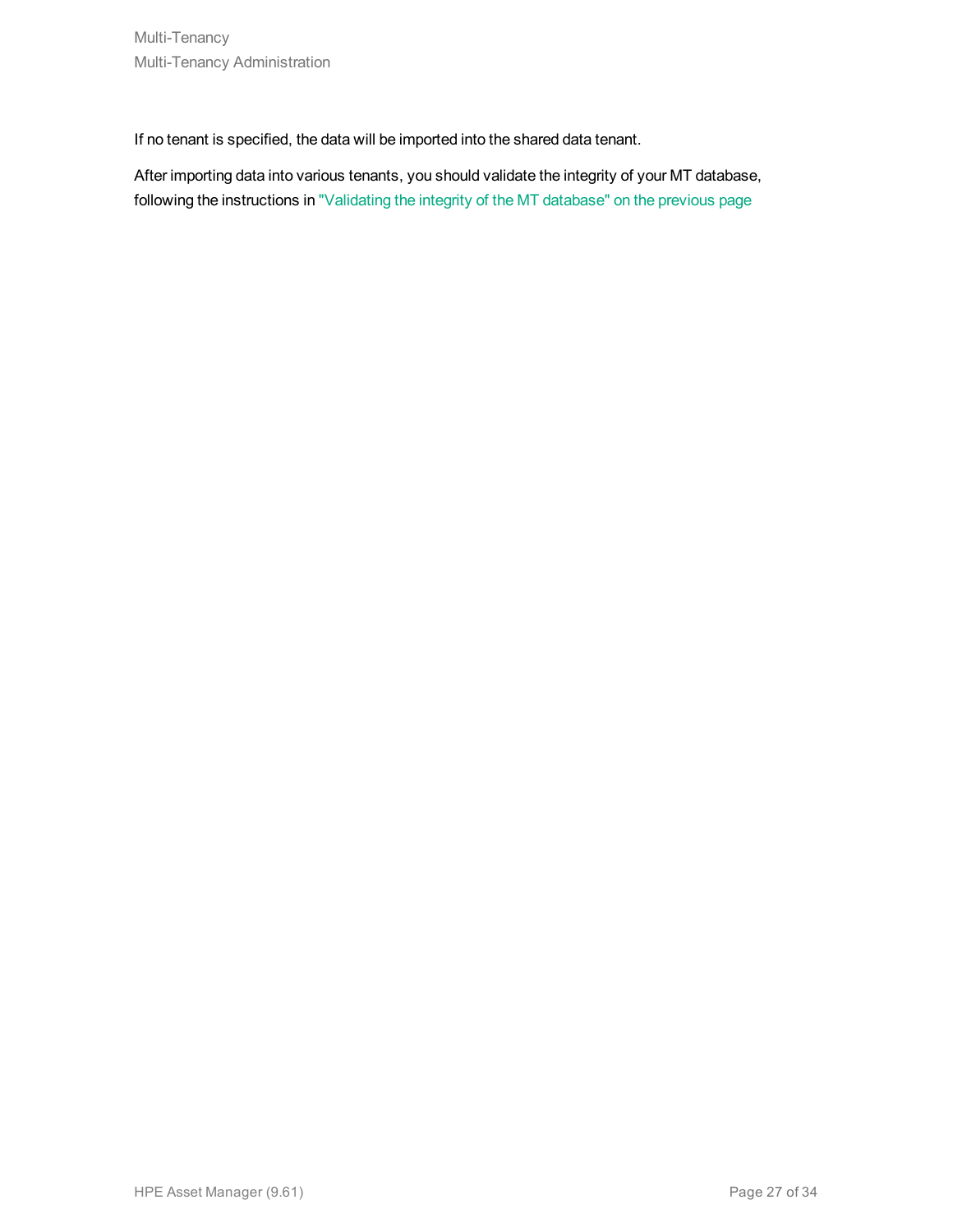# <span id="page-27-0"></span>A. List of MT tables

The following lists all the Asset Manager tables which have MT capability:

- amAbsence (Absences)
- amAdjustment (Adjusting items)
- amAggregation (Aggregation)
- amAsset (Assets)
- amAssetRent (Asset rents)
- amAstCntrDesc (Assets covered by contracts)
- amAstProjDesc (Assets included in projects)
- amAstRntExpLin (Asset rent payments)
- amBudgCenter (Budget centers)
- amBudgClass (Budget classifications)
- amBudget (Budgets)
- amBudgetCategory (Budget categories)
- amBudgLine (Budget lines)
- amCalcField (Calculated fields)
- amCatalog (Catalogs)
- amCatProduct (Products)
- amCatRef (Catalog references)
- amCatRefScript (Catalog reference scripts)
- amCatScriptData (Formatted data from catalogs)
- amCbkRule (Chargeback rules)
- amCbkScript (Chargeback scripts)
- amCbkSplitLine (Split-billing lines)
- amCbkSplitRule (Split-billing rules)
- amCbkStoredEvent (Chargeback events)
- amCbkSystem (Chargeback systems)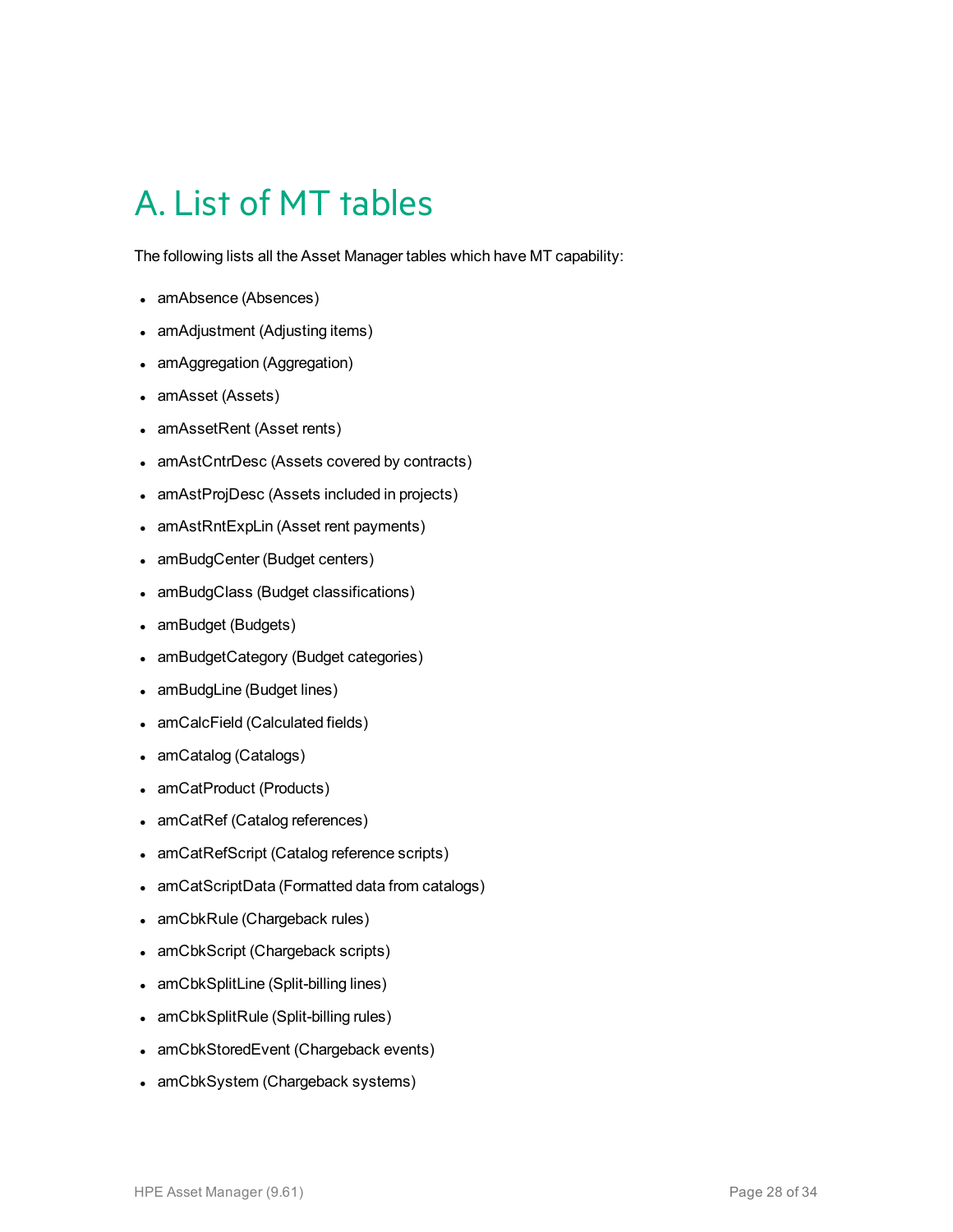- amCCSplit (Cost center split operations)
- amCFAql (AQL-type calculated field scripts)
- amCFScript (Script-type calculated field scripts)
- amClientResource (Client-resource relationships)
- amCMTargetTask (Deployment tasks)
- amCntrEmpl (Employees covered by a contract)
- amCntrProjDesc (Contracts assigned to projects)
- amCntrRent (Schedule level rents)
- amCntrRntExpLin (Contract rent payments)
- amCompany (Companies)
- amComputer (IT equipment)
- amConditions (Contract terms and conditions)
- amContact (Contacts)
- amContract (Contracts)
- amCostCategory (Cost types)
- amCostCenter (Cost centers)
- amCRType (Client-resource relationship types)
- amDashboardItem (Dashboard item)
- amDateAlarm (Alarms)
- amDecisionTree (Decision tree)
- amDelegation (Delegations)
- amDeprScheme (Depreciation calculation formulas)
- amDocBlob (Contents of the documents)
- amDocument (Documents)
- amDownTimePeriod (Downtime)
- amEmplDept (Employees and departments)
- amEmplGroup (Employee groups)
- amEmplProjDesc (Employees assigned to projects)
- amEntitlement (Named entitlements)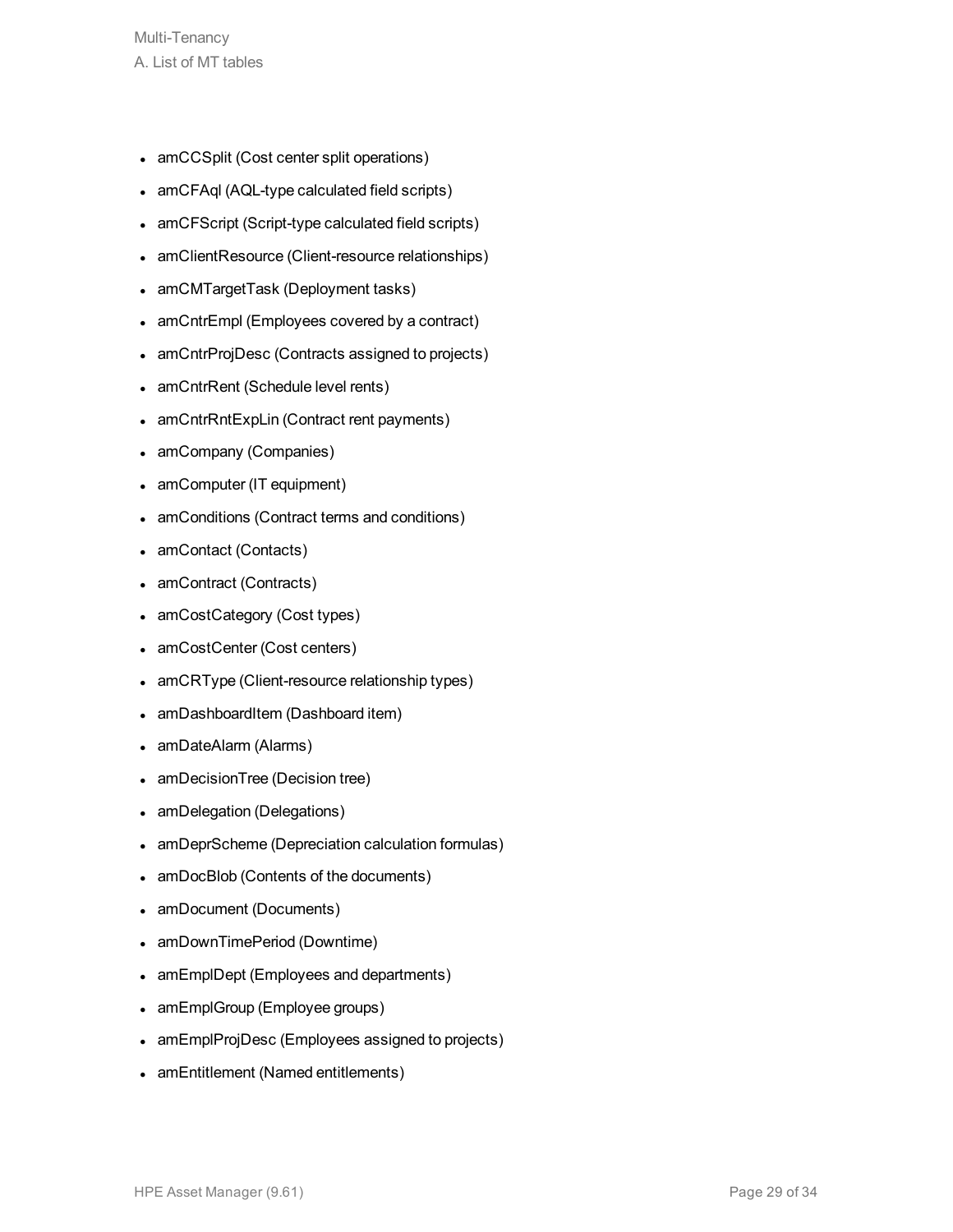- amEscalScheme (Escalation schemes)
- amEscSchLevel (Escalation levels)
- amESDComputerTask (Scheduled task targets)
- amESDDelivMethod (Delivery methods)
- amESDPackage (Distribution packages and scripts)
- amESDTask (Scheduled tasks)
- amExpenseLine (Expense lines)
- amExtensionCard (Extension cards)
- amFDView (Business home pages)
- amFieldAdjust (Adjusted fields)
- amFieldAdjustTempl (Adjustment types)
- amFinancialYear (Financial years)
- amFixedAsset (Fixed assets)
- amFloorPlan (Floor plans)
- amFloorPlanPos (Floor plan positions)
- amForm (Internal forms)
- amFYDivision (Time division)
- amHistory (History)
- amInventModel (Inventoried models)
- amInvoice (Supplier invoices)
- amInvoiceLine (Invoice lines)
- amItemReceived (Items received)
- amKnowlBase (Knowledge base)
- amLoan (Loans)
- amLoanPayment (Loan amortization schedule lines)
- amLocation (Locations)
- amLogicalDrive (Logical drives)
- amLossValLine (Loss values applicable to a given contract)
- amLossValRate (Loss rate defined for a given calculation rule)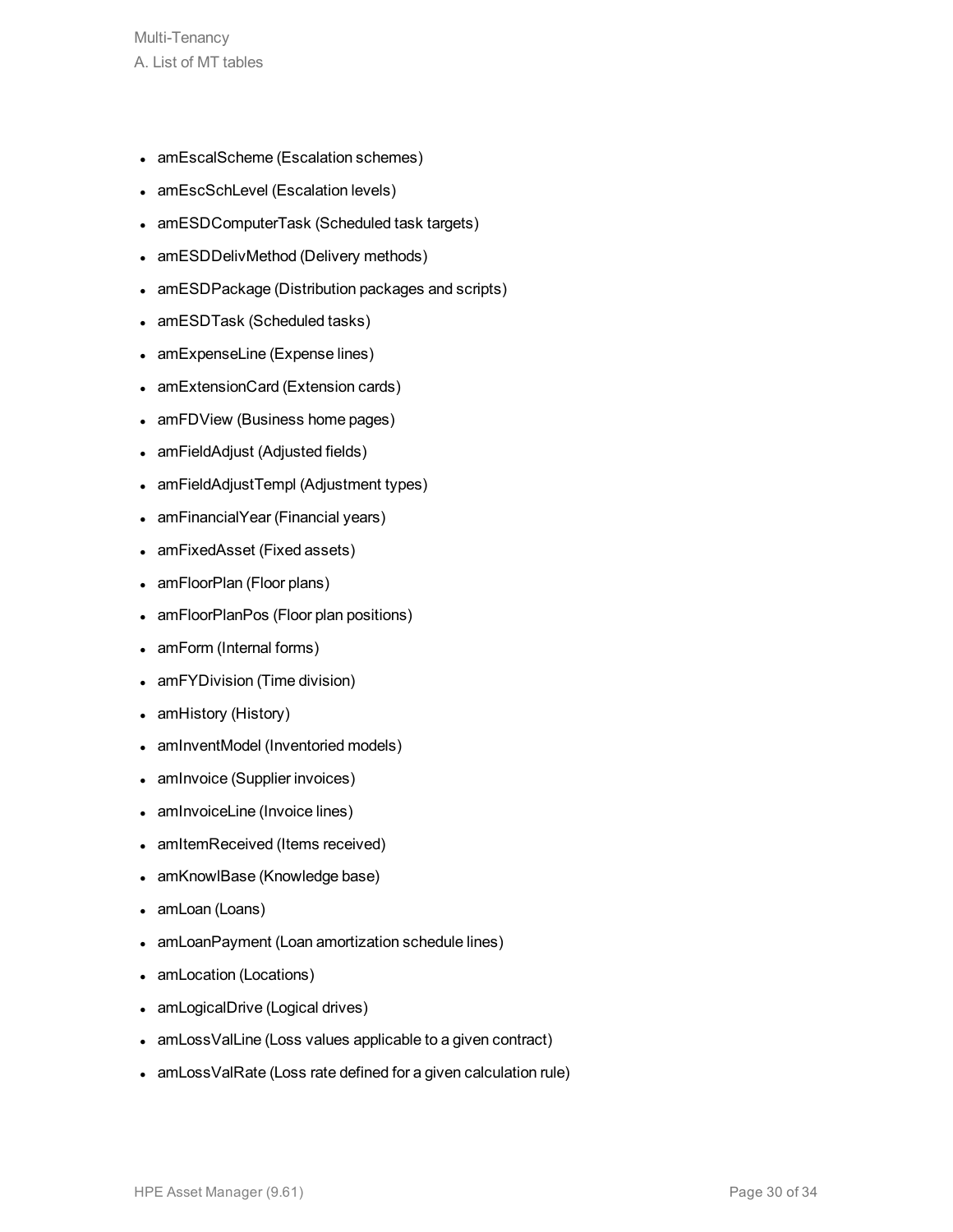- amLossValRule (Loss value calculation rules)
- amMail (Messages)
- amModel (Models)
- amModelPair (Cable model pairs/conductors)
- amModelPort (Model ports)
- amModelSlot (Model slots)
- amMonitor (Monitors)
- amNetworkCard (Network cards)
- amNews (Current news)
- amOutputEvent (Output events)
- amPasswordHist (Password history)
- amPCard (Payment cards)
- amPeriod (Periods)
- amPhone (Telephones)
- amPhoneFeat (Telephone functions)
- amPhoneFeatTpl (Telephone function templates)
- amPhysicalDrive (Physical drives)
- amPKFT (Assignments of functions to keys)
- amPOrder (Orders)
- amPOrdLine (Purchase order lines)
- amPort (Ports)
- amPortfolio (Portfolio items)
- amProblemClass (Problem types)
- amProdClassCode (Classification codes)
- amProdOption (Product options)
- amProject (Projects)
- amQuery (Queries)
- amReceipt (Receiving slips)
- amReceiptLine (Receipt lines)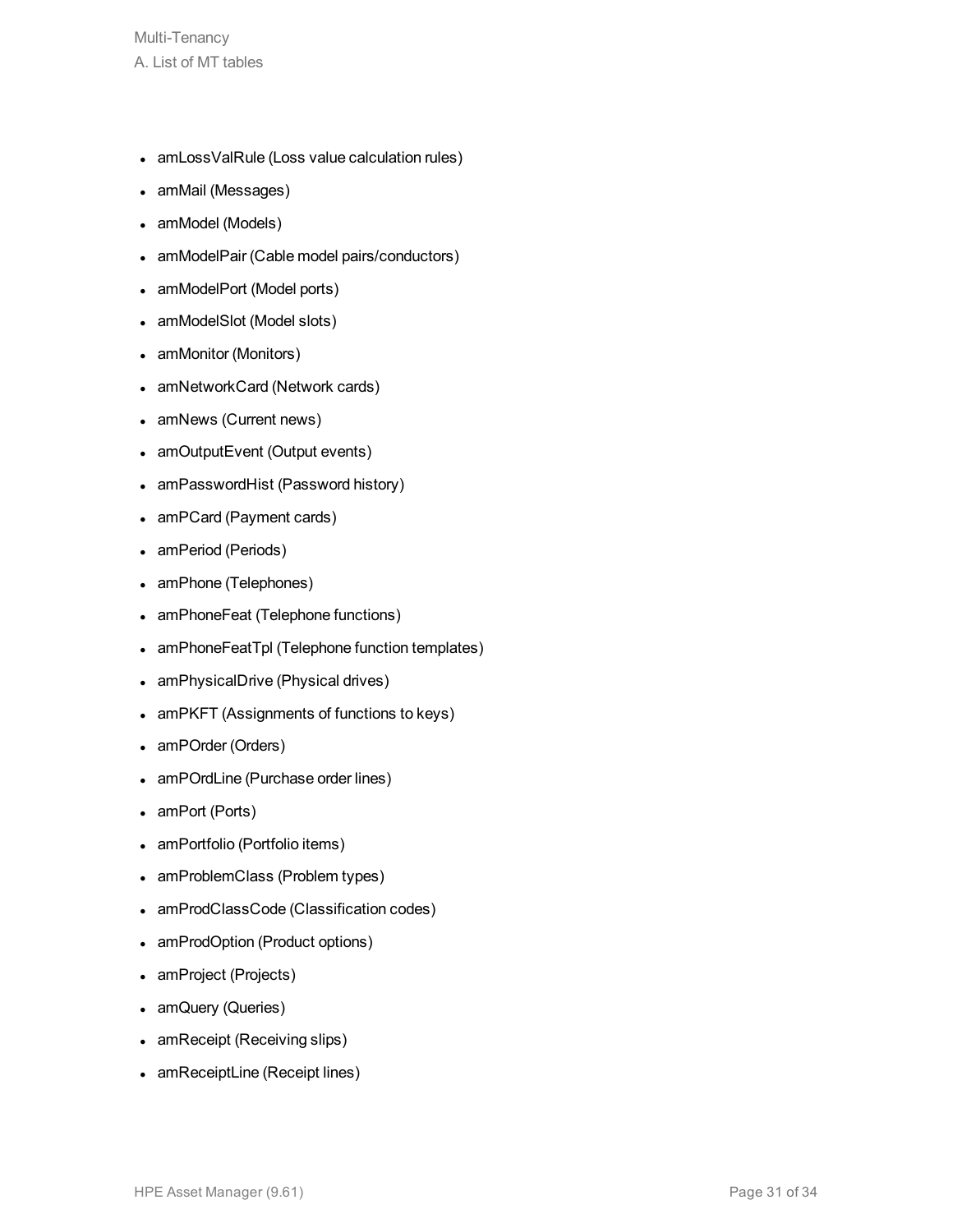- amReconcProposal (Reconciliation proposals)
- amReport (Reports)
- amReqLine (Request lines)
- amRequest (Requests)
- amReservation (Reservations)
- amReturnEnv (Return slip)
- amRightsUsesCount (Rights/Utilizations count)
- amSeverity (Severity)
- amSloLine (Service level objective lines)
- amSlot (Slots)
- amSoftInstall (Software installations or utilizations)
- amSoftLicCounter (Software counters)
- amStdConditions (Standard terms and conditions)
- amStdCondSets (Collection of standard terms and conditions)
- amStock (Stock)
- amStockRule (Stock rules)
- amThirdParty (Third parties)
- amTicket (Helpdesk tickets)
- amTicketHistLine (Helpdesk ticket history)
- amTraining (Training)
- amViewDef (Views)
- amWorkCalendar (Calendar of business days)
- amWorkOrder (Work orders)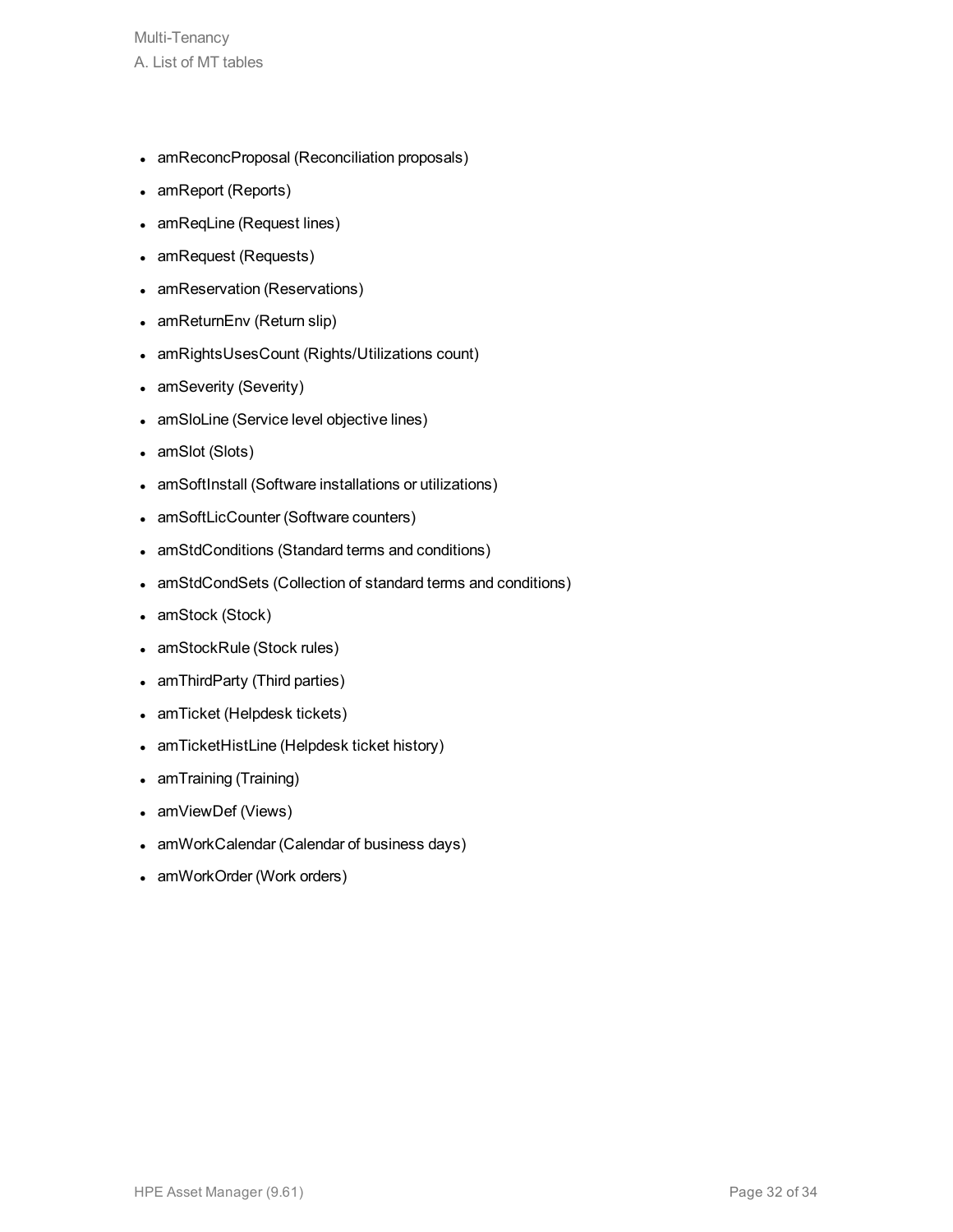# <span id="page-32-0"></span>B. List of MT related APIs

The following are the APIs related with MT, which can be used in scripts, etc.

For detailed information about these APIs, **Programmer's Reference** guide

- AmIsMultiTenant
- AmIsMultiTenantSystem
- AmGetPrimaryTenant
- AmSetPrimaryTenant
- AmIsLeveragedUser
- AmValidateTIR
- AmSetVisibleTenants